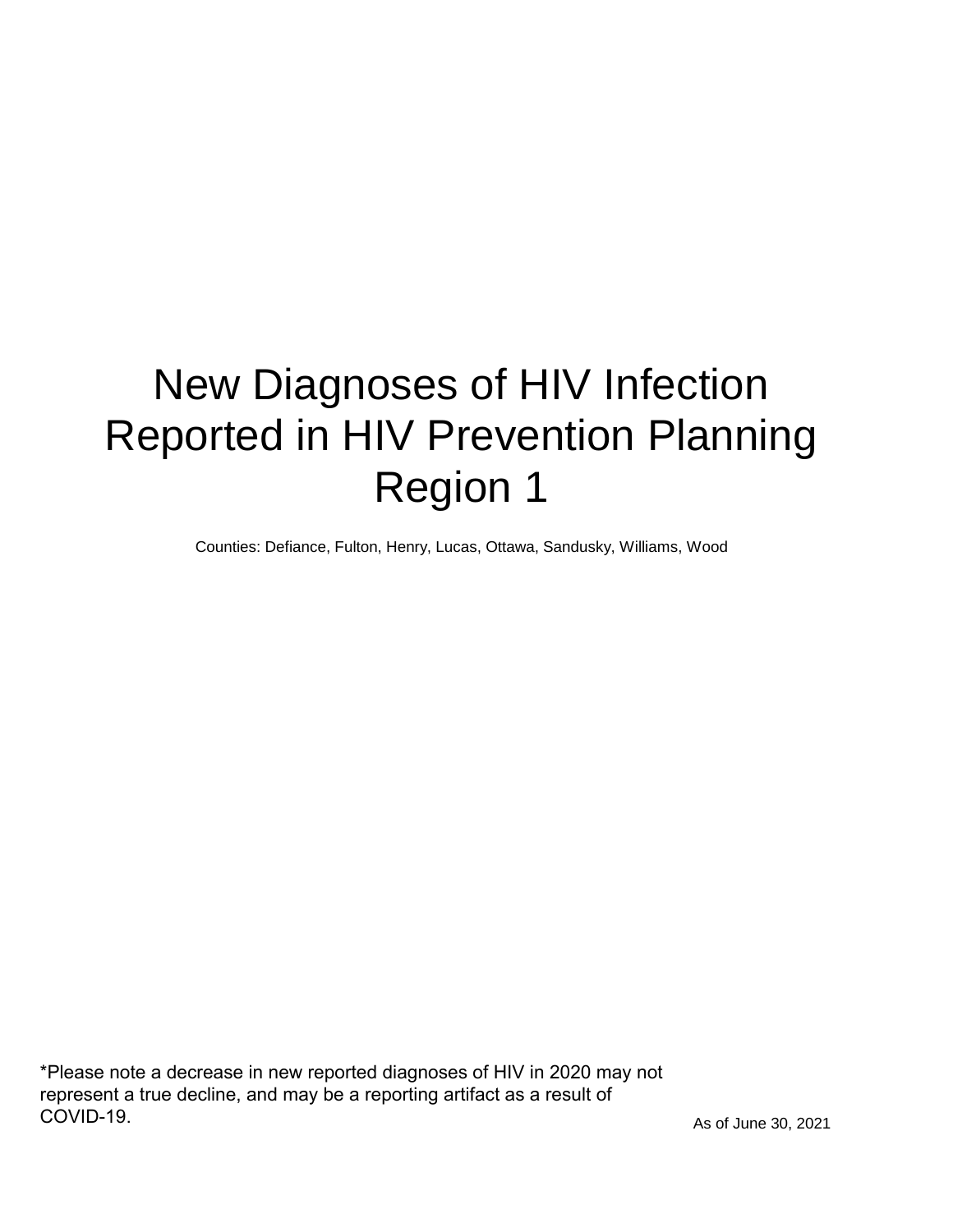## **Reported new diagnoses of HIV infection in 2020 by disease status and selected characteristics, HIV Prevention Planning Region 1**

|                                              |                   | 2020 diagnosis of HIV    |       |                          |                       |                      | <b>Disease Status</b> |                |             |
|----------------------------------------------|-------------------|--------------------------|-------|--------------------------|-----------------------|----------------------|-----------------------|----------------|-------------|
|                                              |                   | infection                |       |                          | <b>HIV (not AIDS)</b> |                      | HIV & later AIDS      |                | <b>AIDS</b> |
| Characteristic                               | Rate <sup>a</sup> | No.                      | $\%$  | No.                      | $\%$                  | No.                  | $\%$                  | No.            | $\%$        |
| Sex at birth                                 |                   |                          |       |                          |                       |                      |                       |                |             |
| Males                                        | 7.7               | 30                       | 97%   | 19                       | 95%                   | 9                    | 100%                  | $\overline{2}$ | 100%        |
| Females                                      | $\star$           | 1                        | 3%    | 1                        | $5\%$                 |                      |                       |                |             |
| Age at diagnosis (yr)                        |                   |                          |       |                          |                       |                      |                       |                |             |
| $<13$                                        | $\star$           |                          |       |                          |                       |                      |                       |                |             |
| $13 - 14$                                    |                   |                          |       |                          |                       |                      |                       |                |             |
| 15-19                                        |                   |                          |       |                          |                       |                      |                       |                |             |
| 20-24                                        | 10.9              | 6                        | 19%   | 6                        | 30%                   |                      |                       |                |             |
| 25-29                                        | 11.2              | 6                        | 19%   | 4                        | 20%                   | 1                    | 11%                   | 1              | 50%         |
| 30-34                                        | $\star$           | 3                        | 10%   | 2                        | 10%                   | 1                    | 11%                   |                |             |
| 35-39                                        |                   | 2                        | 6%    | 2                        | 10%                   | $\blacksquare$       |                       |                |             |
| 40-44                                        | $\star$           | 3                        | 10%   | 1                        | $5\%$                 | 1                    | 11%                   | 1              | 50%         |
| 45-49                                        | $\star$           | 2                        | 6%    | 1                        | $5\%$                 | 1                    | 11%                   |                |             |
| 50-54                                        | 12.6              | 6                        | 19%   | 2                        | 10%                   | 4                    | 44%                   |                |             |
| 55-64                                        |                   | 3                        | 10%   | 2                        | 10%                   | 1                    | 11%                   |                |             |
| $65+$                                        | $\star$           |                          |       |                          |                       |                      |                       |                |             |
| Race/Ethnicity <sup>b</sup>                  |                   |                          |       |                          |                       |                      |                       |                |             |
| American Indian/Alaska Native                | $\star$           |                          |       |                          |                       |                      |                       |                |             |
| Asian/Pacific Islander                       |                   |                          |       |                          |                       |                      |                       |                |             |
| Black/African-American                       | 15.3              | 14                       | 45%   | 11                       | 55%                   | 2                    | 22%                   | 1              | 50%         |
| Hispanic/Latinx                              | $\star$           | 2                        | 6%    | $\blacksquare$           |                       | 2                    | 22%                   |                |             |
| White                                        | 2.3               | 14                       | 45%   | 8                        | 40%                   | 5                    | 56%                   | 1              | 50%         |
| Multi-Race                                   |                   | 1                        | 3%    | 1                        | $5\%$                 |                      |                       |                |             |
| Race/Ethnicity <sup>b</sup> and Sex at birth |                   |                          |       |                          |                       |                      |                       |                |             |
| American Indian/Alaska Native Males          | $\star$           |                          |       |                          |                       |                      |                       |                |             |
| American Indian/Alaska Native Females        |                   |                          |       |                          |                       |                      |                       |                |             |
| Asian/Pacific Islander Males                 |                   |                          |       |                          |                       |                      |                       |                |             |
| Asian/Pacific Islander Females               |                   |                          |       |                          |                       |                      |                       |                |             |
| Black/African-American Males                 | 32.2              | 14                       | 45%   | 11                       | 55%                   | 2                    | 22%                   | 1              | 50%         |
| Black/African-American Females               | $\star$           | ÷                        |       |                          |                       |                      |                       |                |             |
| Hispanic/Latino Males                        | $\star$           | $\overline{\mathbf{c}}$  | 6%    |                          |                       | $\overline{2}$       | 22%                   |                |             |
| Hispanic/Latina Females                      | $\star$           | $\overline{\phantom{a}}$ |       |                          |                       | $\ddot{\phantom{a}}$ |                       |                |             |
| <b>White Males</b>                           | 4.3               | 13                       | 42%   | 7                        | 35%                   | 5                    | 56%                   | 1              | 50%         |
| <b>White Females</b>                         | $\star$           | 1                        | 3%    | 1                        | $5\%$                 |                      |                       |                |             |
| Multi-Race Males                             | $\star$           | $\mathbf{1}$             | $3\%$ | 1                        | $5\%$                 |                      |                       |                |             |
| Multi-Race Females                           | $\star$           | $\overline{a}$           |       | $\overline{\phantom{a}}$ |                       |                      |                       |                |             |
| <b>Total</b>                                 | 3.9               | 31                       |       | ${\bf 20}$               |                       | 9                    |                       | $\mathbf 2$    |             |

Notes:

Reported new diagnoses of HIV infection include persons with a diagnosis of HIV (not AIDS), a diagnosis of HIV and an AIDS diagnosis within 12 months (HIV & later AIDS), and concurrent diagnoses of HIV and AIDS (AIDS) who were residents of Ohio at time of initial diagnosis.

Asterisk (\*) indicates rate not calculated for case count <5 due to unstable rates. Dash (-) indicates no cases were reported for the given category.

<sup>a</sup>The rate is the number of persons with a reported diagnosis of HIV infection per 100,000 population calculated using 2020 U.S. Census estimates.

ᵇ Hispanics/Latinx may be of any race. Persons with a race of American Indian/Alaska Native, Asian/Pacific Islander, Black/African-American, White, or Multi-race are not-Hispanic. Asian/Pacific Islander includes Native Hawaiians.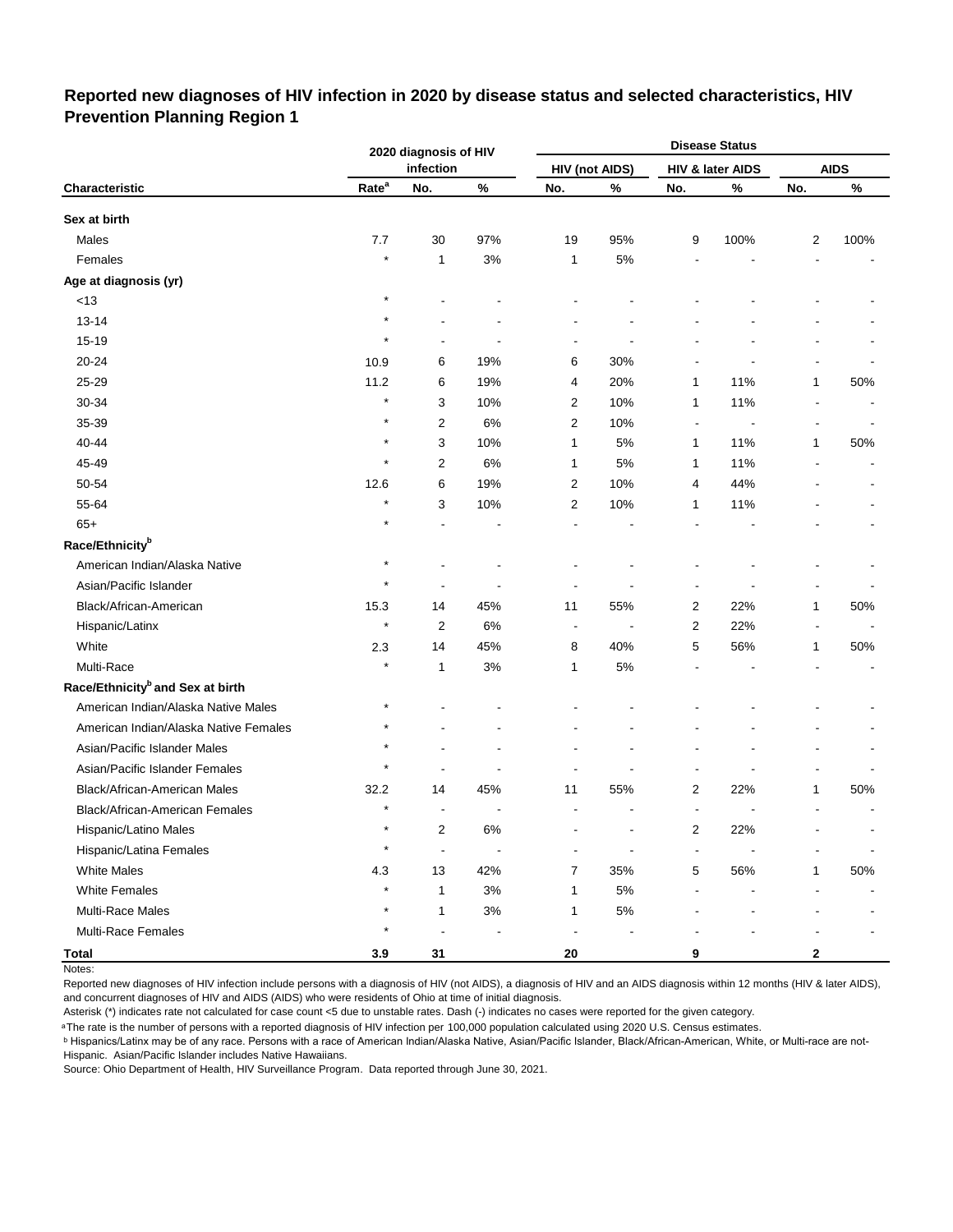## **Reported new diagnoses of HIV infection in 2020 by disease status and transmission category, HIV Prevention Planning Region 1**

|                                          |     | 2020 diagnosis of        |                          |                       |                          | <b>Disease Status</b>    |                          |                          |
|------------------------------------------|-----|--------------------------|--------------------------|-----------------------|--------------------------|--------------------------|--------------------------|--------------------------|
|                                          |     | <b>HIV infection</b>     |                          | <b>HIV (not AIDS)</b> |                          | HIV & later AIDS         |                          | <b>AIDS</b>              |
| <b>Transmission Category<sup>a</sup></b> | No. | %                        | No.                      | %                     | No.                      | %                        | No.                      | %                        |
| Male adult or adolescent                 |     |                          |                          |                       |                          |                          |                          |                          |
| Male-to-male sexual contact              | 22  | 73%                      | 15                       | 79%                   | 5                        | 56%                      | $\overline{2}$           | 100%                     |
| Injection drug use (IDU)                 | 1   | 3%                       | 1                        | 5%                    | $\blacksquare$           |                          | ۰                        |                          |
| Male-to-male sexual contact and IDU      | 2   | 7%                       | 1                        | 5%                    | 1                        | 11%                      |                          |                          |
| Heterosexual contact                     | ٠   | $\overline{\phantom{a}}$ | $\overline{\phantom{a}}$ | ٠                     | $\sim$                   | $\overline{\phantom{a}}$ | $\overline{\phantom{a}}$ | ۰                        |
| Other/unknown                            | 5   | 17%                      | 2                        | 11%                   | 3                        | 33%                      | $\overline{\phantom{a}}$ |                          |
| Subtotal                                 | 30  | 100%                     | 19                       | 100%                  | 9                        | 100%                     | 2                        | 100%                     |
| Female adult or adolescent               |     |                          |                          |                       |                          |                          |                          |                          |
| Injection drug use                       | 1   | 100%                     | 1                        | 100%                  |                          |                          |                          |                          |
| Heterosexual contact                     |     |                          |                          |                       |                          |                          | ۰                        |                          |
| Other/unknown                            |     |                          | $\overline{\phantom{a}}$ |                       | $\overline{\phantom{a}}$ | $\blacksquare$           | $\sim$                   | $\overline{\phantom{a}}$ |
| Subtotal                                 | 1   | 100%                     | 1                        | 100%                  |                          |                          |                          |                          |
| Child (<13 yrs at diagnosis)             |     |                          |                          |                       |                          |                          |                          |                          |
| Perinatal                                |     | $\blacksquare$           |                          |                       |                          |                          |                          |                          |
| Other/unknown                            |     | $\blacksquare$           | $\blacksquare$           | $\blacksquare$        | $\blacksquare$           | $\blacksquare$           | $\blacksquare$           |                          |
| Subtotal                                 |     |                          |                          |                       | $\overline{\phantom{a}}$ | ۰                        | $\overline{\phantom{a}}$ |                          |
| Total                                    | 31  |                          | 20                       |                       | 9                        |                          | 2                        |                          |

# **Reported new diagnoses of HIV infection in 2020 by disease status and exposure category, HIV Prevention Planning Region 1**

|                                                          |      | 2020 diagnosis of    |                          |                       |                          | <b>Disease Status</b>       |     |             |
|----------------------------------------------------------|------|----------------------|--------------------------|-----------------------|--------------------------|-----------------------------|-----|-------------|
|                                                          |      | <b>HIV</b> infection |                          | <b>HIV (not AIDS)</b> |                          | <b>HIV &amp; later AIDS</b> |     | <b>AIDS</b> |
| <b>Exposure Category</b> "                               | No.  | %                    | No.                      | %                     | No.                      | %                           | No. | %           |
| Male-to-male sexual contact only                         | 22   | 71%                  | 15                       | 75%                   | 5                        | 56%                         | 2   | 100%        |
| Injection drug use (IDU) only                            |      | 3%                   |                          | 5%                    |                          | $\overline{\phantom{0}}$    |     |             |
| Heterosexual contact only                                |      | -                    | $\overline{\phantom{0}}$ |                       | $\overline{\phantom{0}}$ |                             |     |             |
| Male-to-male sexual contact & IDU                        |      | 6%                   |                          | 5%                    |                          | 11%                         |     |             |
| IDU & Heterosexual contact                               |      | 3%                   |                          | 5%                    |                          |                             |     |             |
| Male-to-male sexual contact & Heterosexual contact       |      | -                    | $\overline{\phantom{0}}$ | -                     | -                        |                             |     |             |
| Male-to-male sexual contact & IDU & Heterosexual contact | $\,$ | -                    |                          |                       | -                        |                             |     |             |
| Perinatal exposure                                       |      |                      | $\overline{\phantom{0}}$ |                       | $\overline{\phantom{0}}$ |                             |     |             |
| Other/unknown                                            | 5    | 16%                  |                          | 10%                   | 3                        | 33%                         |     |             |
| Total                                                    | 31   |                      | 20                       |                       |                          |                             |     |             |

Notes:

Reported new diagnoses of HIV infection include persons with a diagnosis of HIV (not AIDS), a diagnosis of HIV and an AIDS diagnosis within 12 months (HIV & later AIDS), and concurrent diagnoses of HIV and AIDS (AIDS) who were residents of Ohio at time of initial diagnosis.

Dash (-) indicates no cases were reported for the given category.

a Transmission categories are mutually exclusive, hierarchical risk categories determined by the CDC and system-calculated using sex at birth and risk factor history to determine mode of transmission. A person with multiple risks is only represented in the highest category based on the CDC hierarchical algorithm. Thus, transgender women are included in the male-to-male sexual contact transmission category if assigned male at birth and risk factor history indicates sex with males. Please note this is for the categorization of HIV transmission categories only and not to describe sexual orientation.

**b** Exposure categories are mutually exclusive risk categories. All possible combinations of risks are represented among exposure categories. A person with multiple risks is represented in the exposure category identifying all the reported ways in which that person may have been exposed to HIV.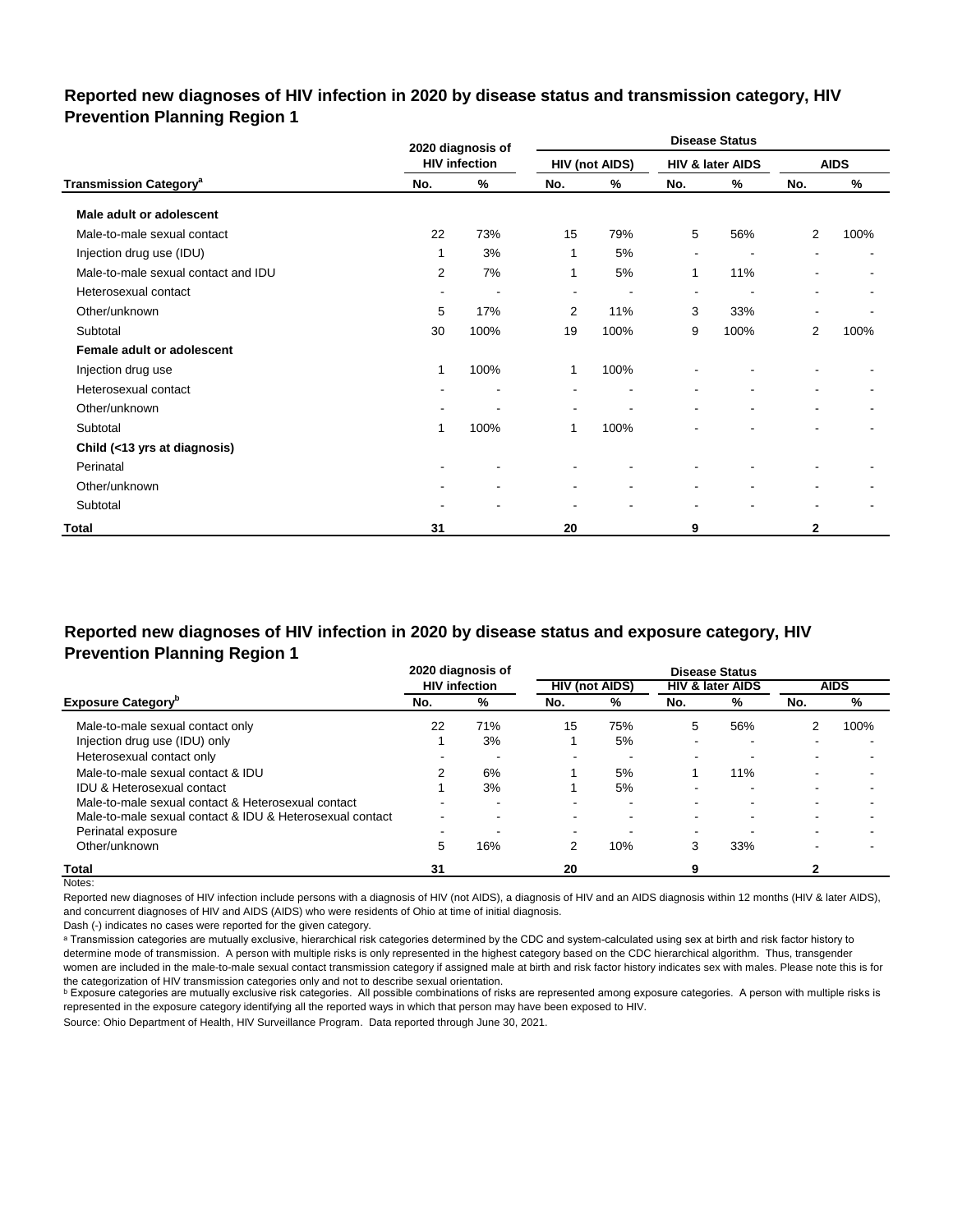|                       | American Indian/Alaska Native |                          |                          | <b>Asian/Pacific Islander</b> |                          |   | <b>Black/African-American</b> |     |                          |                   | Hispanic/Latinx <sup>a</sup> |     |                   | White                    |     |                   | <b>Multi-Race</b> |      |
|-----------------------|-------------------------------|--------------------------|--------------------------|-------------------------------|--------------------------|---|-------------------------------|-----|--------------------------|-------------------|------------------------------|-----|-------------------|--------------------------|-----|-------------------|-------------------|------|
| Age at diagnosis (yr) | Rate <sup>b</sup>             | No.                      | %                        | <b>Rate</b> <sup>b</sup>      | No.                      | % | Rate <sup>b</sup>             | No. | %                        | Rate <sup>b</sup> | No.                          | %   | Rate <sup>b</sup> | No.                      | %   | Rate <sup>b</sup> | No.               | %    |
| < 13                  | $\star$                       | $\overline{\phantom{0}}$ | $\overline{\phantom{a}}$ |                               |                          |   |                               |     |                          | *                 |                              |     |                   |                          |     |                   |                   |      |
| $13 - 14$             |                               |                          | $\sim$                   |                               |                          |   |                               |     | $\overline{\phantom{a}}$ |                   |                              |     |                   |                          |     |                   |                   |      |
| $15 - 19$             |                               | $\overline{\phantom{0}}$ | $\sim$                   |                               | $\sim$                   |   |                               |     | $\sim$                   | *                 |                              |     |                   | $\overline{\phantom{0}}$ |     | $\star$           |                   |      |
| $20 - 24$             |                               |                          | $\sim$                   |                               |                          |   |                               |     | 29%                      | *                 |                              |     |                   |                          | 7%  | $\ast$            |                   | 100% |
| $25 - 29$             |                               | $\overline{\phantom{0}}$ |                          |                               | $\overline{\phantom{a}}$ |   | $\ast$                        |     | 21%                      | *                 |                              |     |                   | 3                        | 21% | $\star$           |                   |      |
| 30-34                 |                               |                          | $\sim$                   |                               | $\overline{\phantom{0}}$ |   |                               |     | 14%                      |                   |                              |     |                   |                          | 7%  | $\star$           |                   |      |
| 35-39                 |                               | $\overline{\phantom{0}}$ | $\sim$                   |                               | $\overline{\phantom{a}}$ |   | $\ast$                        | C   | 14%                      |                   |                              |     |                   | $\overline{\phantom{a}}$ | . . |                   |                   |      |
| 40-44                 |                               |                          |                          |                               |                          |   |                               |     | -                        |                   |                              |     |                   | 3                        | 21% | $\star$           |                   |      |
| 45-49                 |                               |                          |                          |                               | $\overline{\phantom{a}}$ |   |                               |     | 7%                       |                   |                              |     |                   |                          | 7%  |                   |                   |      |
| 50-54                 |                               |                          |                          |                               |                          |   |                               |     | 14%                      |                   |                              | 50% |                   | 3                        | 21% |                   |                   |      |
| 55-64                 |                               |                          |                          |                               |                          |   |                               |     |                          |                   |                              | 50% |                   | C                        | 14% | $\star$           |                   |      |
| $65+$                 |                               |                          | $\overline{\phantom{a}}$ |                               | $\overline{\phantom{0}}$ |   |                               |     | $\overline{\phantom{a}}$ | *                 |                              |     |                   |                          |     |                   |                   |      |
| Total                 |                               |                          |                          |                               |                          |   | 15.3                          | 14  |                          |                   |                              |     | 2.3               | 14                       |     |                   |                   |      |

Reported new diagnoses of HIV infection include persons with a diagnosis of HIV (not AIDS), a diagnosis of HIV and an AIDS diagnosis within 12 months (HIV & later AIDS), and concurrent diagnoses of HIV and AIDS (AIDS) who of initial diagnosis.

|                                           |                                            |   |                                  |                          |                                   | 2020 diagnosis of HIV infection |                                  |                          |       |      |                          |        |
|-------------------------------------------|--------------------------------------------|---|----------------------------------|--------------------------|-----------------------------------|---------------------------------|----------------------------------|--------------------------|-------|------|--------------------------|--------|
|                                           | American<br>Indian/Alaska<br><b>Native</b> |   | <b>Asian/Pacific</b><br>Islander |                          | <b>Black/African-</b><br>American |                                 | Hispanic/<br>Latinx <sup>a</sup> |                          | White |      | <b>Multi-Race</b>        |        |
| <b>Transmission Category</b> <sup>c</sup> | No.                                        | % | No.                              | %                        | No.                               | %                               | No.                              | %                        | No.   | %    | No.                      | %      |
| Male adult or adolescent                  |                                            |   |                                  |                          |                                   |                                 |                                  |                          |       |      |                          |        |
| Male-to-male sexual contact               | $\sim$                                     |   | $\sim$                           | $\overline{\phantom{a}}$ | 10                                | 71%                             | $\overline{2}$                   | 100%                     | 9     | 69%  |                          | 100%   |
| Injection drug use (IDU)                  | $\blacksquare$                             |   | $\sim$                           | $\overline{\phantom{a}}$ | $\,$                              | - 1                             | $\,$                             | $\overline{\phantom{a}}$ |       | 8%   |                          |        |
| Male-to-male sexual contact and IDU       | $\overline{\phantom{a}}$                   |   | $\sim$                           | $\overline{\phantom{a}}$ |                                   | 7%                              | $\,$                             | $\,$ $\,$                |       | 8%   | $\,$                     | $\sim$ |
| Heterosexual contact                      | $\blacksquare$                             |   | $\sim$                           | $\overline{\phantom{a}}$ | $\blacksquare$                    |                                 | $\blacksquare$                   | $\overline{\phantom{a}}$ |       |      | $\,$                     | $\sim$ |
| Other/unknown                             | $\overline{\phantom{0}}$                   |   | $\sim$                           | $\overline{\phantom{a}}$ | 3                                 | 21%                             |                                  | $\overline{\phantom{0}}$ | 2     | 15%  | $\overline{\phantom{0}}$ |        |
| Subtotal                                  |                                            |   |                                  |                          | 14                                | 100%                            | $\overline{2}$                   | 100%                     | 13    | 100% |                          | 100%   |
| Female adult or adolescent                |                                            |   |                                  |                          |                                   |                                 |                                  |                          |       |      |                          |        |
| Injection drug use                        | $\sim$                                     |   | $\sim$                           | $\overline{\phantom{a}}$ | $\sim$                            | $\overline{\phantom{a}}$        | $\blacksquare$                   | $\overline{\phantom{a}}$ |       | 100% |                          |        |
| Heterosexual contact                      |                                            |   | $\sim$                           |                          |                                   |                                 |                                  | $\overline{\phantom{0}}$ |       |      |                          |        |
| Other/unknown                             |                                            |   | $\sim$                           | $\overline{\phantom{0}}$ | $\sim$                            |                                 |                                  | $\overline{\phantom{0}}$ |       |      | $\overline{\phantom{0}}$ |        |
| Subtotal                                  | $\sim$                                     |   | $\sim$                           |                          | $\,$                              |                                 | $\blacksquare$                   | $\overline{\phantom{a}}$ |       | 100% | $\,$                     |        |
| Child (<13 yrs at diagnosis)              |                                            |   |                                  |                          |                                   |                                 |                                  |                          |       |      |                          |        |
| Perinatal                                 |                                            |   |                                  |                          |                                   |                                 |                                  |                          |       |      |                          |        |
| Other/unknown                             | $\blacksquare$                             |   | $\sim$                           | $\overline{\phantom{a}}$ | $\,$                              | $\overline{\phantom{a}}$        | $\overline{\phantom{a}}$         | $\overline{\phantom{a}}$ |       |      |                          |        |
| Subtotal                                  |                                            |   | $\sim$                           |                          | $\blacksquare$                    |                                 | $\blacksquare$                   | $\overline{\phantom{0}}$ |       |      |                          |        |
| <b>Total</b>                              |                                            |   | $\overline{\phantom{a}}$         |                          | 14                                |                                 | 2                                |                          | 14    |      |                          |        |

© Transmission categories are mutually exclusive, hierarchical risk categories determined by the CDC and system-calculated using sex at birth and risk factor history to determine mode of transmission. A person with multip highest category based on the CDC hierarchical algorithm. Thus, transgender women are included in the male-to-male sexual contact transmission category if assigned male at birth and risk factor history indicates sex with m categorization of HIV transmission categories only and not to describe sexual orientation.

## **Reported new diagnoses of HIV infection in 2020 by race/ethnicity and age at diagnosis, HIV Prevention Planning Region 1**

d Exposure categories are mutually exclusive risk categories. All possible combinations of risks are represented among exposure categories. A person with multiple risks is represented in the exposure category identifying a person may have been exposed to HIV.

Source: Ohio Department of Health, HIV Surveillance Program. Data reported through June 30, 2021.

#### **2020 diagnosis of HIV infection**

## **Reported new diagnoses of HIV infection in 2020 by race/ethnicity and transmission category, HIV Prevention Planning Region 1**

|                                                          |                                            |   |                                         |                          |                                   | 2020 diagnosis of HIV infection |                                  |                          |                |     |     |                   |
|----------------------------------------------------------|--------------------------------------------|---|-----------------------------------------|--------------------------|-----------------------------------|---------------------------------|----------------------------------|--------------------------|----------------|-----|-----|-------------------|
|                                                          | American<br>Indian/Alaska<br><b>Native</b> |   | <b>Asian/Pacific</b><br><b>Islander</b> |                          | <b>Black/African-</b><br>American |                                 | Hispanic/<br>Latinx <sup>a</sup> |                          | White          |     |     | <b>Multi-Race</b> |
| Exposure Category <sup>d</sup>                           | No.                                        | % | No.                                     | %                        | No.                               | %                               | No.                              | %                        | No.            | %   | No. | $\%$              |
| Male-to-male sexual contact only                         |                                            |   |                                         |                          | 10                                | 71%                             | 2                                | 100%                     | 9              | 64% |     | 100%              |
| Injection drug use (IDU) only                            |                                            |   | $\sim$                                  | . .                      |                                   |                                 |                                  |                          |                | 7%  |     |                   |
| Heterosexual contact only                                |                                            |   | $\sim$                                  | $\overline{\phantom{a}}$ | $\sim$                            | $\overline{\phantom{a}}$        | $\overline{\phantom{a}}$         | $\overline{a}$           |                |     |     |                   |
| Male-to-male sexual contact & IDU                        |                                            |   | $\sim$                                  | $\sim$                   |                                   | 7%                              | $\overline{\phantom{0}}$         | $\overline{\phantom{a}}$ |                | 7%  |     |                   |
| IDU & Heterosexual contact                               |                                            |   | $\sim$                                  |                          |                                   |                                 |                                  | $\overline{\phantom{0}}$ |                | 7%  |     |                   |
| Male-to-male sexual contact & Heterosexual contact       |                                            |   | $\sim$                                  | <b>.</b>                 |                                   |                                 |                                  |                          |                |     |     |                   |
| Male-to-male sexual contact & IDU & Heterosexual contact |                                            |   |                                         | . .                      |                                   | -                               |                                  | $\overline{\phantom{a}}$ |                |     |     |                   |
| Perinatal exposure                                       | $\overline{\phantom{0}}$                   |   | $\sim$                                  | $\overline{\phantom{a}}$ | ۰.                                | $\overline{\phantom{a}}$        | $\overline{\phantom{0}}$         | $\qquad \qquad$          | $\sim$         |     |     |                   |
| Other/unknown                                            | $\overline{\phantom{0}}$                   |   | $\sim$                                  | $\overline{\phantom{a}}$ | 3                                 | 21%                             | $\overline{\phantom{0}}$         | $\overline{\phantom{a}}$ | $\overline{2}$ | 14% |     |                   |
| Total                                                    |                                            |   |                                         |                          | 14                                |                                 |                                  |                          |                |     |     |                   |
| Notes:                                                   |                                            |   |                                         |                          |                                   |                                 |                                  |                          |                |     |     |                   |

## **Reported new diagnoses of HIV infection in 2020 by race/ethnicity and exposure category, HIV Prevention Planning Region 1**

Asterisk (\*) indicates rate not calculated because census data unavailable or for case count <5 due to unstable rates. Dash (-) indicates no cases were reported for the given category.

a Hispanics/Latinx may be of any race. Persons with a race of American Indian/Alaska Native, Asian/Pacific Islander, Black/African-American, White, or Multi-race are not-Hispanic. Asian/Pacific Islander includes Native Haw

ᵇ The rate is the number of persons with a reported diagnosis of HIV infection per 100,000 population calculated using 2020 U.S. Census estimates.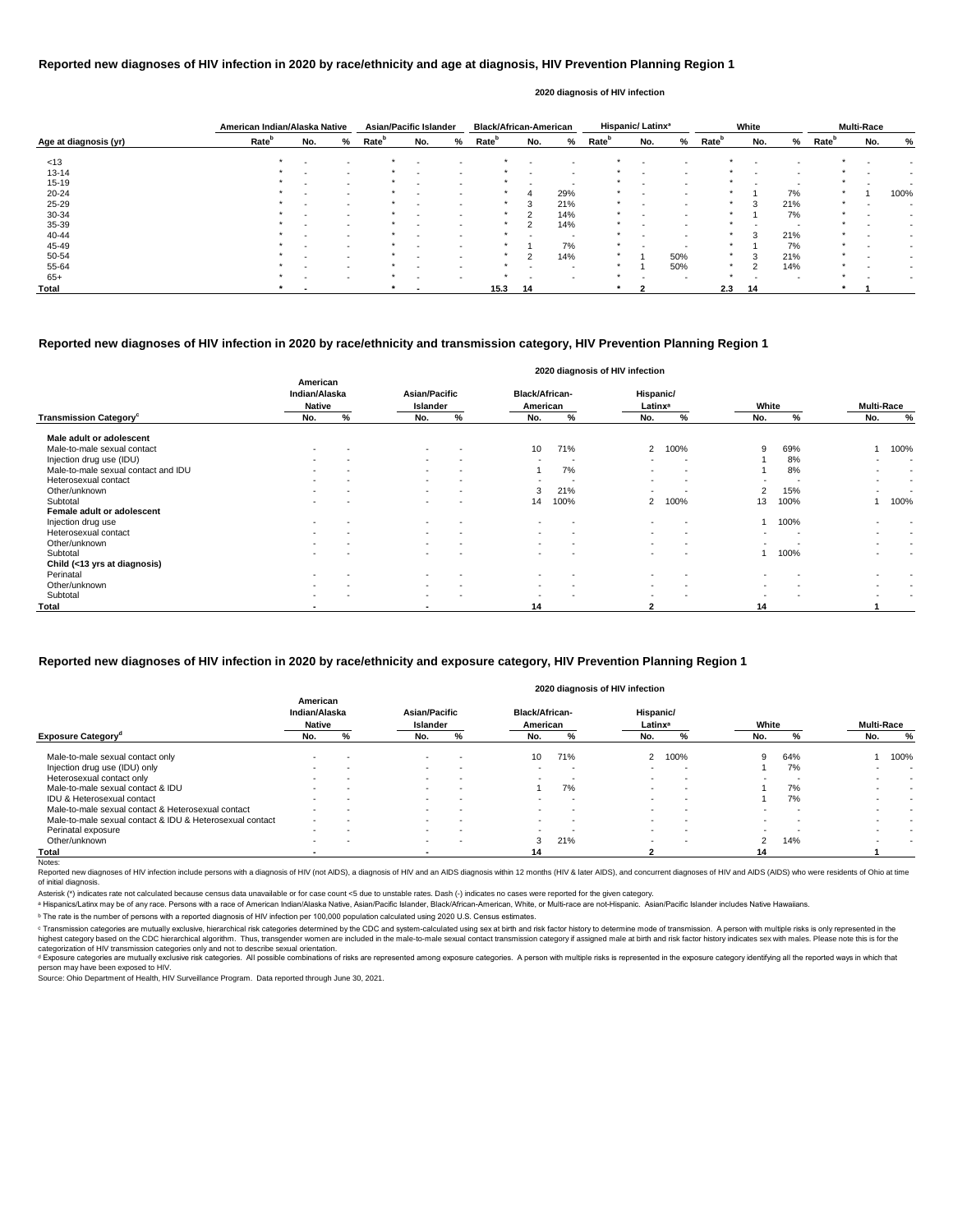# **Trends in reported new diagnoses of HIV infection by year of diagnosis (2016-2020) and cumulative diagnoses by selected characteristics, HIV Prevention Planning Region 1**

|                                              |                   | 2016           |                          |                   | 2017           |                |                   | 2018           |        |                   | 2019         |        |                   | 2020           |                          | <b>Cumulative</b><br><b>Diagnoses</b> |         |
|----------------------------------------------|-------------------|----------------|--------------------------|-------------------|----------------|----------------|-------------------|----------------|--------|-------------------|--------------|--------|-------------------|----------------|--------------------------|---------------------------------------|---------|
| Characteristic                               | Rate <sup>a</sup> | No.            | $\%$                     | Rate <sup>a</sup> | No.            | $\%$           | Rate <sup>a</sup> | No.            | %      | Rate <sup>a</sup> | No.          | %      | Rate <sup>a</sup> | No.            | %                        | No.                                   | %       |
| Sex at birth                                 |                   |                |                          |                   |                |                |                   |                |        |                   |              |        |                   |                |                          |                                       |         |
| Males                                        | 11.6              | 46             | 92%                      | 11.2              | 44             | 90%            | 12.2              | 48             | 89%    | 10.5              | 41           | 87%    | 7.7               | 30             | 97%                      | 1,693                                 | 80%     |
| Females                                      | $\star$           | $\overline{4}$ | 8%                       | $1.2$             | 5              | 10%            | 1.5               | 6              | 11%    | 1.5               | 6            | 13%    |                   | -1             | 3%                       | 424                                   | 20%     |
| Age at diagnosis (yr)                        |                   |                |                          |                   |                |                |                   |                |        |                   |              |        |                   |                |                          |                                       |         |
| < 13                                         |                   |                |                          |                   |                |                |                   |                |        |                   | 1            | $2\%$  |                   |                |                          | 32                                    | 2%      |
| $13 - 14$                                    |                   |                |                          |                   |                | 2%             |                   |                |        |                   |              |        |                   |                |                          | 3                                     | $< 1\%$ |
| 15-19                                        |                   | $\overline{2}$ | 4%                       | $\ast$            | $\overline{2}$ | 4%             |                   | 2              | 4%     |                   |              |        |                   |                |                          | 82                                    | 4%      |
| 20-24                                        | 16.9              | 10             | 20%                      | 18.9              | 11             | 22%            | 21.1              | 12             | 22%    | 21.5              | 12           | 26%    | 10.9              | 6              | 19%                      | 317                                   | 15%     |
| 25-29                                        | 18.3              | 10             | 20%                      | 25.4              | 14             | 29%            | 18.0              | 10             | 19%    | $\star$           | 3            | 6%     | 11.2              | 6              | 19%                      | 352                                   | 17%     |
| 30-34                                        | 16.5              | 8              | 16%                      | 10.3              | 5              | 10%            | 16.3              | 8              | 15%    | 14.0              | 7            | 15%    |                   | 3              | 10%                      | 356                                   | 17%     |
| 35-39                                        | 10.7              | 5              | 10%                      | $\star$           | $\overline{2}$ | 4%             | $^\ast$           | 3              | 6%     |                   | 4            | 9%     |                   | 2              | 6%                       | 336                                   | 16%     |
| 40-44                                        | $\star$           | 3              | 6%                       | 13.4              | 6              | 12%            | $^\ast$           | 4              | 7%     | 13.5              | 6            | 13%    |                   | 3              | 10%                      | 239                                   | 11%     |
| 45-49                                        | $^\star$          | 3              | 6%                       | $\star$           | 2              | 4%             | 14.3              | 7              | 13%    |                   | 4            | 9%     |                   | 2              | 6%                       | 171                                   | 8%      |
| 50-54                                        | 9.3               | 5              | 10%                      | $\star$           | -1             | 2%             | $\star$           | 2              | 4%     | $\star$           | 2            | 4%     | 12.6              | 6              | 19%                      | 111                                   | 5%      |
| 55-64                                        |                   | 4              | 8%                       | $\star$           | $\overline{4}$ | 8%             | 4.5               | 5              | 9%     | 4.5               | 5            | 11%    |                   | 3              | 10%                      | 99                                    | 5%      |
| $65+$                                        |                   |                |                          | $\star$           |                | 2%             | $\star$           |                | 2%     |                   | 3            | 6%     |                   |                |                          | 19                                    | 1%      |
| Race/Ethnicity <sup>b</sup>                  |                   |                |                          |                   |                |                |                   |                |        |                   |              |        |                   |                |                          |                                       |         |
| American Indian/Alaska Native                |                   |                |                          |                   |                |                |                   |                |        |                   |              |        |                   |                |                          |                                       | $< 1\%$ |
| Asian/Pacific Islander                       |                   |                |                          |                   |                |                |                   |                |        |                   |              |        |                   |                |                          | 7                                     | $< 1\%$ |
| Black/African-American                       | 26.5              | 24             | 48%                      | 23.2              | 21             | 43%            | 30.6              | 28             | 52%    | 21.9              | 20           | 43%    | 15.3              | 14             | 45%                      | 789                                   | 37%     |
| Hispanic/Latinx                              | 12.5              | 7              | 14%                      | $\star$           | 4              | 8%             | $^\ast$           | 3              | 6%     | 10.2              | 6            | 13%    | $\star$           | $\overline{c}$ | 6%                       | 133                                   | 6%      |
| White                                        | 2.5               | 16             | 32%                      | 3.7               | 23             | 47%            | 3.4               | 21             | 39%    | 3.2               | 20           | 43%    | 2.3               | 14             | 45%                      | 1,138                                 | 54%     |
| Multi-Race                                   |                   | 3              | 6%                       | $\star$           | -1             | 2%             | $^\ast$           | 2              | 4%     | $\star$           | -1           | 2%     |                   |                | 3%                       | 43                                    | 2%      |
| Unknown                                      |                   |                |                          |                   |                |                |                   |                |        |                   |              |        |                   |                |                          | 6                                     | $< 1\%$ |
| Race/Ethnicity <sup>b</sup> and Sex at birth |                   |                |                          |                   |                |                |                   |                |        |                   |              |        |                   |                |                          |                                       |         |
| American Indian/Alaska Native Males          |                   |                |                          |                   |                |                |                   |                |        |                   |              |        |                   |                |                          | 1                                     | $< 1\%$ |
| American Indian/Alaska Native Females        |                   |                |                          |                   |                |                |                   |                |        |                   |              |        |                   |                |                          |                                       |         |
| Asian/Pacific Islander Males                 |                   |                |                          |                   |                |                |                   |                |        |                   |              |        |                   |                |                          | 7                                     | $< 1\%$ |
| Asian/Pacific Islander Females               |                   |                |                          |                   |                |                |                   |                |        |                   |              |        |                   |                |                          |                                       |         |
| Black/African-American Males                 | 50.7              | 22             | 44%                      | 48.6              | 21             | 43%            | 59.6              | 26             | 48%    | 39.2              | 17           | 36%    | 32.2              | 14             | 45%                      | 565                                   | 27%     |
| Black/African-American Females               |                   | $\overline{c}$ | 4%                       |                   |                |                |                   | 2              | 4%     |                   | 3            | 6%     |                   |                |                          | 224                                   | 11%     |
| Hispanic/Latino Males                        | 24.9              | 7              | 14%                      | $\star$           | 3              | $6\%$          |                   | 3              | $6\%$  | 20.3              | 6            | 13%    |                   | 2              | $6\%$                    | 104                                   | 5%      |
| Hispanic/Latina Females                      |                   |                | $\overline{\phantom{a}}$ | $\star$           | -1             | 2%             | $\star$           |                |        | $\star$           |              |        |                   |                | $\overline{\phantom{a}}$ | 29                                    | 1%      |
| White Males                                  | 4.8               | 15             | 30%                      | $6.2\,$           | 19             | 39%            | 5.6               | 17             | 31%    | 5.6               | 17           | 36%    | 4.3               | 13             | 42%                      | 976                                   | 46%     |
| <b>White Females</b>                         |                   | -1             | 2%                       | $\star$           | $\overline{4}$ | $8\%$          | $\star$           | 4              | $7\%$  |                   | 3            | $6\%$  |                   | 1              | 3%                       | 162                                   | 8%      |
| Multi-Race Males                             |                   | $\overline{2}$ | 4%                       | $\star$           | -1             | 2%             |                   | $\overline{c}$ | $4%$   |                   | $\mathbf{1}$ | 2%     |                   | 1              | 3%                       | 36                                    | 2%      |
| Multi-Race Females                           |                   |                | 2%                       | $\star$           |                | $\overline{a}$ |                   |                | $\sim$ |                   |              | $\sim$ |                   |                | $\sim$                   | 7                                     | $< 1\%$ |
| Unknown                                      |                   |                |                          |                   |                |                |                   |                |        |                   |              |        |                   |                |                          | 6                                     | $< 1\%$ |
| <b>Total</b>                                 | 6.2               | 50             |                          | 6.1               | 49             |                | 6.7               | 54             |        | 5.9               | 47           |        | 3.9               | 31             |                          | 2,117                                 |         |
| Notes:                                       |                   |                |                          |                   |                |                |                   |                |        |                   |              |        |                   |                |                          |                                       |         |

**Diagnoses of HIV Infection by Year**

Reported new diagnoses of HIV infection include persons with a diagnosis of HIV (not AIDS), a diagnosis of HIV and an AIDS diagnosis within 12 months (HIV & later AIDS), and concurrent diagnoses of HIV and AIDS (AIDS) who were residents of Ohio at time of initial diagnosis. Diagnoses of HIV infection by year (2016-2020) represent all reported cases diagnosed in each year; cumulative diagnoses represent all reported HIV and/or AIDS cases diagnosed since the beginning of the epidemic through 2020.

Asterisk (\*) indicates rate not calculated for case count <5 due to unstable rates. Dash (-) indicates no cases were reported for the given category.

 $\,{}^{\rm a}$  The rate is the number of persons with a reported diagnosis of HIV infection per 100,000 population calculated using U.S. Census estimates for that year.

ᵇ Hispanics/Latinx may be of any race. Persons with a race of American Indian/Alaska Native, Asian/Pacific Islander, Black/African-American, White, or Multi-race are not-Hispanic. Asian/Pacific Islander includes Native Hawaiians.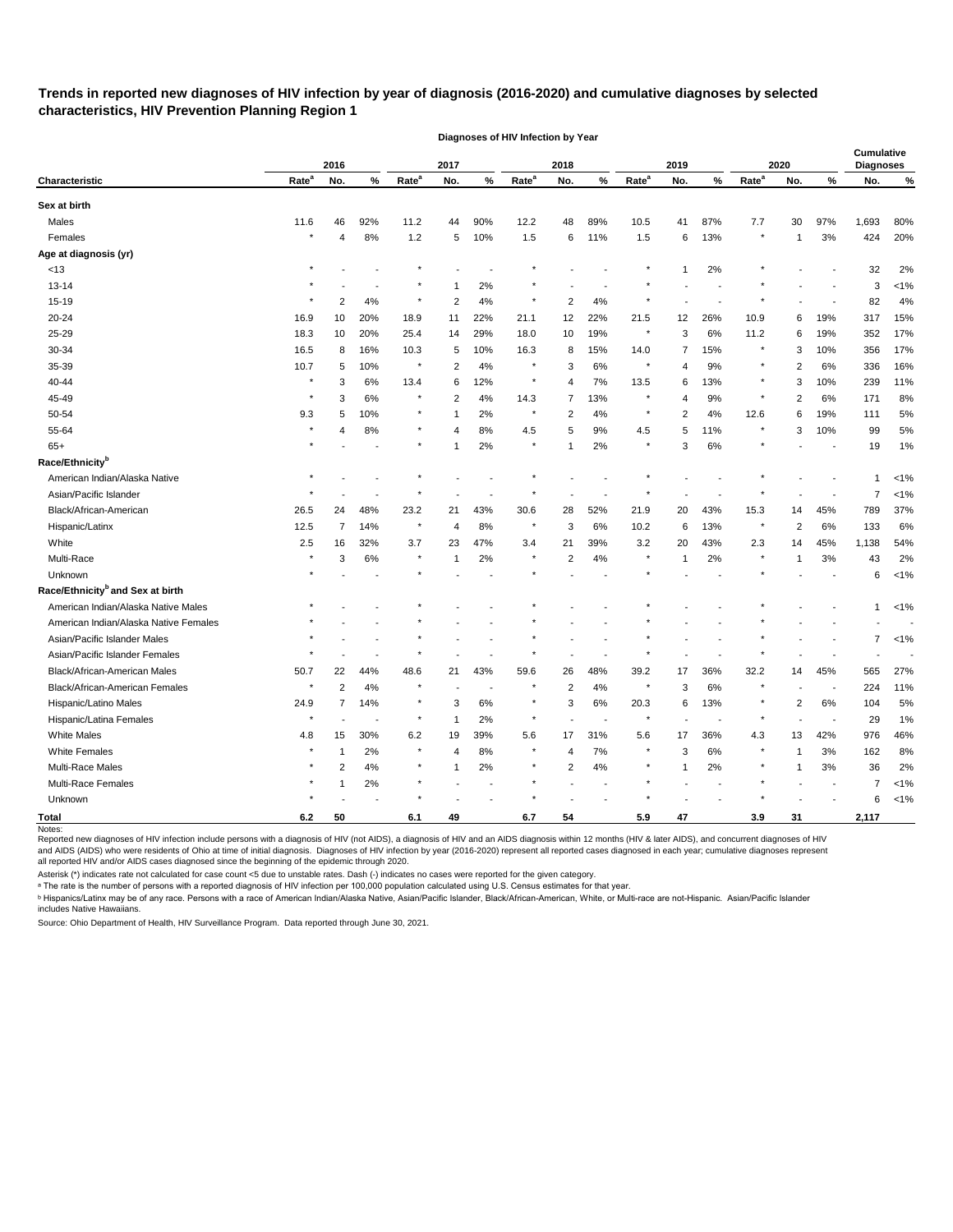**Trends in reported new diagnoses of HIV infection by year of diagnosis (2016-2020) and cumulative diagnoses by transmission category, HIV Prevention Planning Region 1**

**Diagnoses of HIV Infection by Year**

|                                          |        | 2016           | 2017      |          | 2018           |      | 2019                     |                          | 2020                     |                          | Cumulative<br><b>Diagnoses</b> |      |
|------------------------------------------|--------|----------------|-----------|----------|----------------|------|--------------------------|--------------------------|--------------------------|--------------------------|--------------------------------|------|
| <b>Transmission Category<sup>a</sup></b> | No.    | %              | No.       | %        | No.            | %    | No.                      | %                        | No.                      | %                        | No.                            | %    |
| Male adult or adolescent                 |        |                |           |          |                |      |                          |                          |                          |                          |                                |      |
| Male-to-male sexual contact              | 35     | 76%            | 37        | 84%      | 39             | 81%  | 29                       | 71%                      | 22                       | 73%                      | 1,223                          | 73%  |
| Injection drug use (IDU)                 |        | 2%             |           | <b>.</b> | $\blacksquare$ |      | $\overline{\phantom{a}}$ |                          | $\overline{\phantom{a}}$ | 3%                       | 81                             | 5%   |
| Male-to-male sexual contact and IDU      | 2      | 4%             |           | 2%       | 5              | 10%  | 4                        | 10%                      | $\overline{2}$           | 7%                       | 117                            | 7%   |
| Heterosexual contact                     | 3      | 7%             | 2         | 5%       | $\overline{2}$ | 4%   |                          | 2%                       | $\sim$                   | $\overline{\phantom{a}}$ | 110                            | 7%   |
| Other/unknown                            | 5      | 11%            | 4         | 9%       | 2              | 4%   |                          | 17%                      | 5                        | 17%                      | 146                            | 9%   |
| Subtotal                                 | 46     | 100%           | 44        | 100%     | 48             | 100% | 41                       | 100%                     | 30                       | 100%                     | 1,677                          | 100% |
| Female adult or adolescent               |        |                |           |          |                |      |                          |                          |                          |                          |                                |      |
| Injection drug use                       |        |                |           | 20%      | $\blacksquare$ |      |                          |                          |                          | 100%                     | 47                             | 12%  |
| Heterosexual contact                     |        | 4 100%         | 4         | 80%      | 6              | 100% | 5                        | 100%                     |                          | $\overline{\phantom{a}}$ | 346                            | 85%  |
| Other/unknown                            | $\sim$ | $\blacksquare$ | $\,$ $\,$ | <b>.</b> | $\blacksquare$ |      | $\,$                     | $\overline{\phantom{a}}$ |                          | $\overline{\phantom{a}}$ | 15                             | 4%   |
| Subtotal                                 |        | 4 100%         | 5         | 100%     | 6              | 100% | 5                        | 100%                     |                          | 100%                     | 408                            | 100% |
| Child (<13 yrs at diagnosis)             |        |                |           |          |                |      |                          |                          |                          |                          |                                |      |
| Perinatal                                |        |                |           |          |                |      |                          | 1 100%                   |                          |                          | 29                             | 91%  |
| Other/unknown                            |        |                |           |          | $\blacksquare$ |      | ۰                        |                          |                          | $\overline{\phantom{a}}$ | 3                              | 9%   |
| Subtotal                                 |        |                |           |          | $\blacksquare$ |      |                          | 100%                     |                          |                          | 32                             | 100% |
| <b>Total</b>                             | 50     |                | 49        |          | 54             |      | 47                       |                          | 31                       |                          | 2,117                          |      |

**Trends in reported diagnoses of HIV infection by year of diagnosis (2016-2020) and cumulative diagnoses by exposure category, HIV Prevention Planning Region 1**

#### **Diagnoses of HIV Infection by Year**

|                                                          | 2016   |     | 2017 |     | 2018                     |                          | 2019 |                          | 2020 |                          | <b>Cumulative</b><br><b>Diagnoses</b> |     |
|----------------------------------------------------------|--------|-----|------|-----|--------------------------|--------------------------|------|--------------------------|------|--------------------------|---------------------------------------|-----|
| <b>Exposure Category</b>                                 | No.    | %   | No.  | %   | No.                      | %                        | No.  | %                        | No.  | %                        | No.                                   | %   |
| Male-to-male sexual contact only                         | 33     | 66% | 35   | 71% | 36                       | 67%                      | 25   | 53%                      | 22   | 71%                      | .147                                  | 54% |
| Injection drug use (IDU) only                            |        | 2%  |      |     |                          |                          |      |                          |      | 3%                       | 65                                    | 3%  |
| Heterosexual contact only                                |        | 14% | 6    | 12% | 8                        | 15%                      | 6    | 13%                      | -    | $\overline{\phantom{0}}$ | 456                                   | 22% |
| Male-to-male sexual contact & IDU                        |        | . . |      | 2%  |                          | 7%                       | ົ    | 6%                       | າ    | 6%                       | 92                                    | 4%  |
| IDU & Heterosexual contact                               | $\sim$ | . . |      | 2%  |                          | $\overline{\phantom{0}}$ |      | $\overline{\phantom{0}}$ |      | 3%                       | 63                                    | 3%  |
| Male-to-male sexual contact & Heterosexual contact       | ົ      | 4%  | 2    | 4%  |                          | 6%                       | 4    | 9%                       |      |                          | 76                                    | 4%  |
| Male-to-male sexual contact & IDU & Heterosexual contact | 2      | 4%  |      |     |                          | 2%                       |      | 2%                       |      | $\overline{\phantom{0}}$ | 25                                    | 1%  |
| Perinatal exposure                                       | $\sim$ |     |      |     | $\overline{\phantom{0}}$ | $\overline{\phantom{a}}$ |      | 2%                       |      | . .                      | 29                                    | 1%  |
| Other/unknown                                            | 5      | 10% | 4    | 8%  |                          | 4%                       |      | 15%                      | 5.   | 16%                      | 164                                   | 8%  |
| <b>Total</b>                                             | 50     |     | 49   |     | 54                       |                          | 47   |                          | 31   |                          | 2,117                                 |     |

Notes:<br>Reported new diagnoses of HIV infection include persons with a diagnosis of HIV (not AIDS), a diagnosis of HIV and an AIDS diagnosis within 12 months (HIV & later AIDS), and concurrent diagnoses of HIV and AIDS (AIDS) who were residents of Ohio at time of initial diagnosis. Diagnoses of HIV infection by year (2016-2020) represent all reported cases diagnosed in each year; cumulative diagnoses represent

all reported HIV and/or AIDS cases diagnosed since the beginning of the epidemic through 2020.<br>Dash (-) indicates no cases were reported for the given category.

a Transmission categories are mutually exclusive, hierarchical risk categories determined by the CDC and system-calculated using sex at birth and risk factor history to determine mode of transmission. A person with multipl is only represented in the highest category based on the CDC hierarchical algorithm. Thus, transgender women are included in the male-to-male sexual contact transmission category if assigned male at birth and risk factor history indicates sex with males. Please note this is for the categorization of HIV transmission categories only and not to describe sexual orientation.

 $^{\rm b}$  Exposure categories are mutually exclusive risk categories. All possible combinations of risks are represented among exposure categories. A person with multiple risks is represented in the exposure

category identifying all the reported ways in which that person may have been exposed to HIV.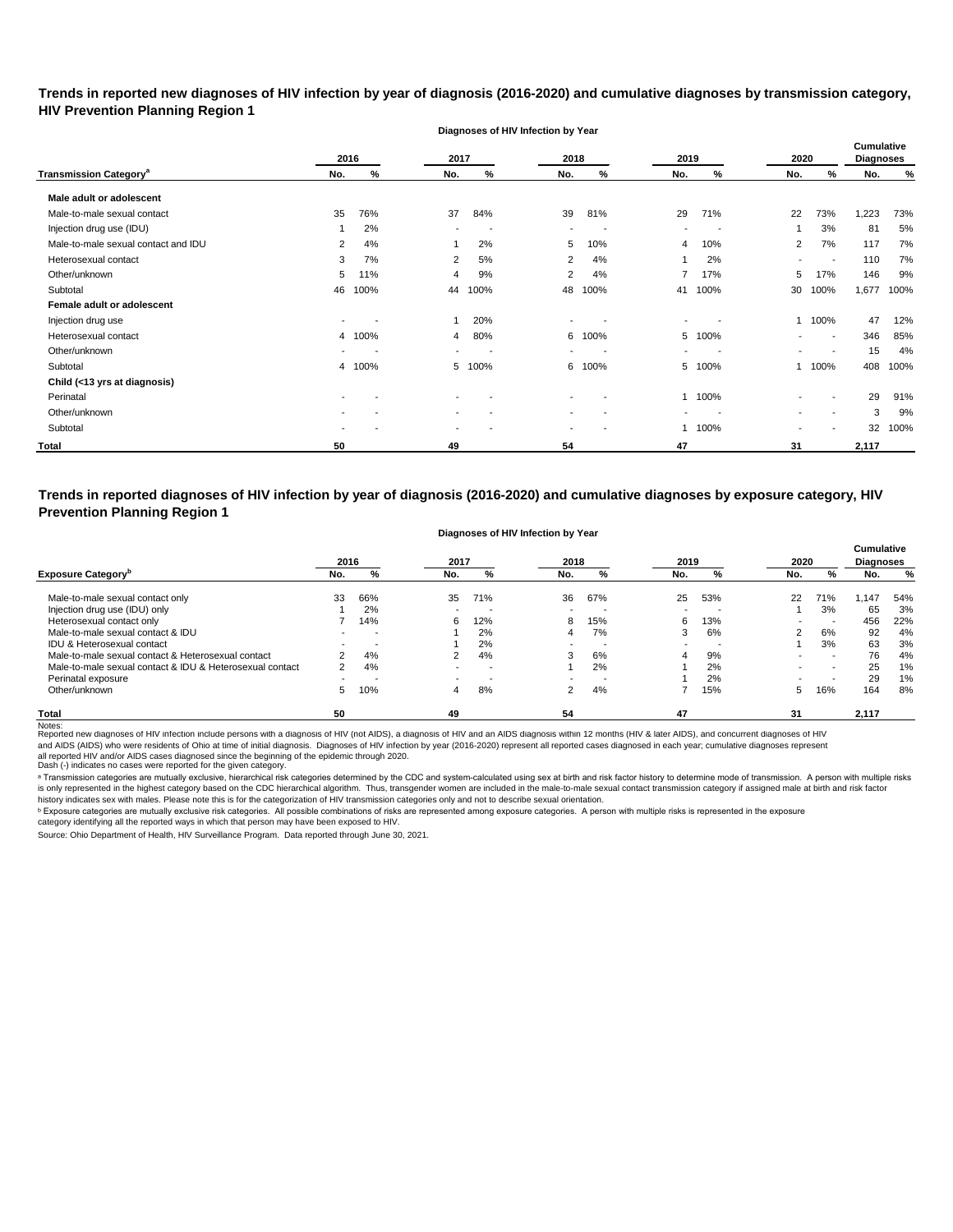# **Reported diagnoses of AIDS in 2020 by time to AIDS diagnosis and selected characteristics, HIV Prevention Planning Region 1**

|                                              | <b>AIDS Diagnoses</b><br><12 Months after |      |                                          |      |                                  |      |  |  |  |
|----------------------------------------------|-------------------------------------------|------|------------------------------------------|------|----------------------------------|------|--|--|--|
|                                              | 2020 AIDS diagnosis                       |      | ≥12 Months after HIV<br><b>Diagnosis</b> |      | <b>HIV Diagnosis<sup>a</sup></b> |      |  |  |  |
| Characteristic                               | No.                                       | %    | No.                                      | $\%$ | No.                              | %    |  |  |  |
| Sex at birth                                 |                                           |      |                                          |      |                                  |      |  |  |  |
| Males                                        | 15                                        | 100% | 4                                        | 100% | 11                               | 100% |  |  |  |
| Females                                      | $\overline{a}$                            |      | $\overline{a}$                           | ä,   | ä,                               |      |  |  |  |
| Age at AIDS diagnosis (yr)                   |                                           |      |                                          |      |                                  |      |  |  |  |
| $<13$                                        |                                           |      |                                          |      |                                  |      |  |  |  |
| $13 - 14$                                    |                                           |      |                                          |      |                                  |      |  |  |  |
| 15-19                                        |                                           |      |                                          |      |                                  |      |  |  |  |
| 20-24                                        |                                           |      |                                          |      |                                  |      |  |  |  |
| 25-29                                        | $\overline{c}$                            | 13%  |                                          |      | 2                                | 18%  |  |  |  |
| 30-34                                        | $\overline{2}$                            | 13%  | 1                                        | 25%  | 1                                | $9%$ |  |  |  |
| 35-39                                        | $\overline{a}$                            |      |                                          |      |                                  |      |  |  |  |
| 40-44                                        | 3                                         | 20%  | 1                                        | 25%  | 2                                | 18%  |  |  |  |
| 45-49                                        | $\overline{2}$                            | 13%  | 1                                        | 25%  | 1                                | 9%   |  |  |  |
| 50-54                                        | 5                                         | 33%  | 1                                        | 25%  | 4                                | 36%  |  |  |  |
| 55-64                                        | 1                                         | 7%   |                                          |      | 1                                | $9%$ |  |  |  |
| $65+$                                        |                                           |      |                                          |      |                                  |      |  |  |  |
| Race/Ethnicity <sup>b</sup>                  |                                           |      |                                          |      |                                  |      |  |  |  |
| American Indian/Alaska Native                |                                           |      |                                          |      |                                  |      |  |  |  |
| Asian/Pacific Islander                       |                                           |      |                                          |      |                                  |      |  |  |  |
| Black/African-American                       | 3                                         | 20%  |                                          |      | 3                                | 27%  |  |  |  |
| Hispanic/Latinx                              | 4                                         | 27%  | 2                                        | 50%  | $\overline{2}$                   | 18%  |  |  |  |
| White                                        | 8                                         | 53%  | 2                                        | 50%  | 6                                | 55%  |  |  |  |
| Multi-Race                                   |                                           |      |                                          |      |                                  |      |  |  |  |
| Race/Ethnicity <sup>b</sup> and Sex at birth |                                           |      |                                          |      |                                  |      |  |  |  |
| American Indian/Alaska Native Males          |                                           |      |                                          |      |                                  |      |  |  |  |
| American Indian/Alaska Native Females        |                                           |      |                                          |      |                                  |      |  |  |  |
| Asian/Pacific Islander Males                 |                                           |      |                                          |      |                                  |      |  |  |  |
| Asian/Pacific Islander Females               |                                           |      |                                          |      |                                  |      |  |  |  |
| <b>Black/African-American Males</b>          | 3                                         | 20%  |                                          |      | 3                                | 27%  |  |  |  |
| Black/African-American Females               |                                           |      |                                          |      |                                  |      |  |  |  |
| Hispanic/Latino Males                        | 4                                         | 27%  | 2                                        | 50%  | $\sqrt{2}$                       | 18%  |  |  |  |
| Hispanic/Latina Females                      | $\overline{\phantom{a}}$                  |      | $\blacksquare$                           |      |                                  |      |  |  |  |
| <b>White Males</b>                           | 8                                         | 53%  | 2                                        | 50%  | 6                                | 55%  |  |  |  |
| <b>White Females</b>                         |                                           |      | L,                                       |      |                                  |      |  |  |  |
| Multi-Race Males                             |                                           |      |                                          |      |                                  |      |  |  |  |
| Multi-Race Females                           |                                           |      |                                          |      |                                  |      |  |  |  |
| <b>Total</b>                                 | 15                                        |      | 4                                        |      | 11                               |      |  |  |  |

Notes:

Data reflects all persons with an AIDS diagnosis in 2020 regardless of year of HIV infection diagnosis, and who were living in Ohio at the time of initial diagnosis.

ᵃ Includes persons whose diagnoses of HIV infection and AIDS were made at the same time.

<u>b Hispanics/Latinx may be of any race. Persons with a race of American Indian/Alaska Native, Asian/Pacific Islander, Black/African-American, White, or Multi-race are not-</u> Hispanic. Asian/Pacific Islander includes Native Hawaiians.

Dash (-) indicates no cases were reported for the given category.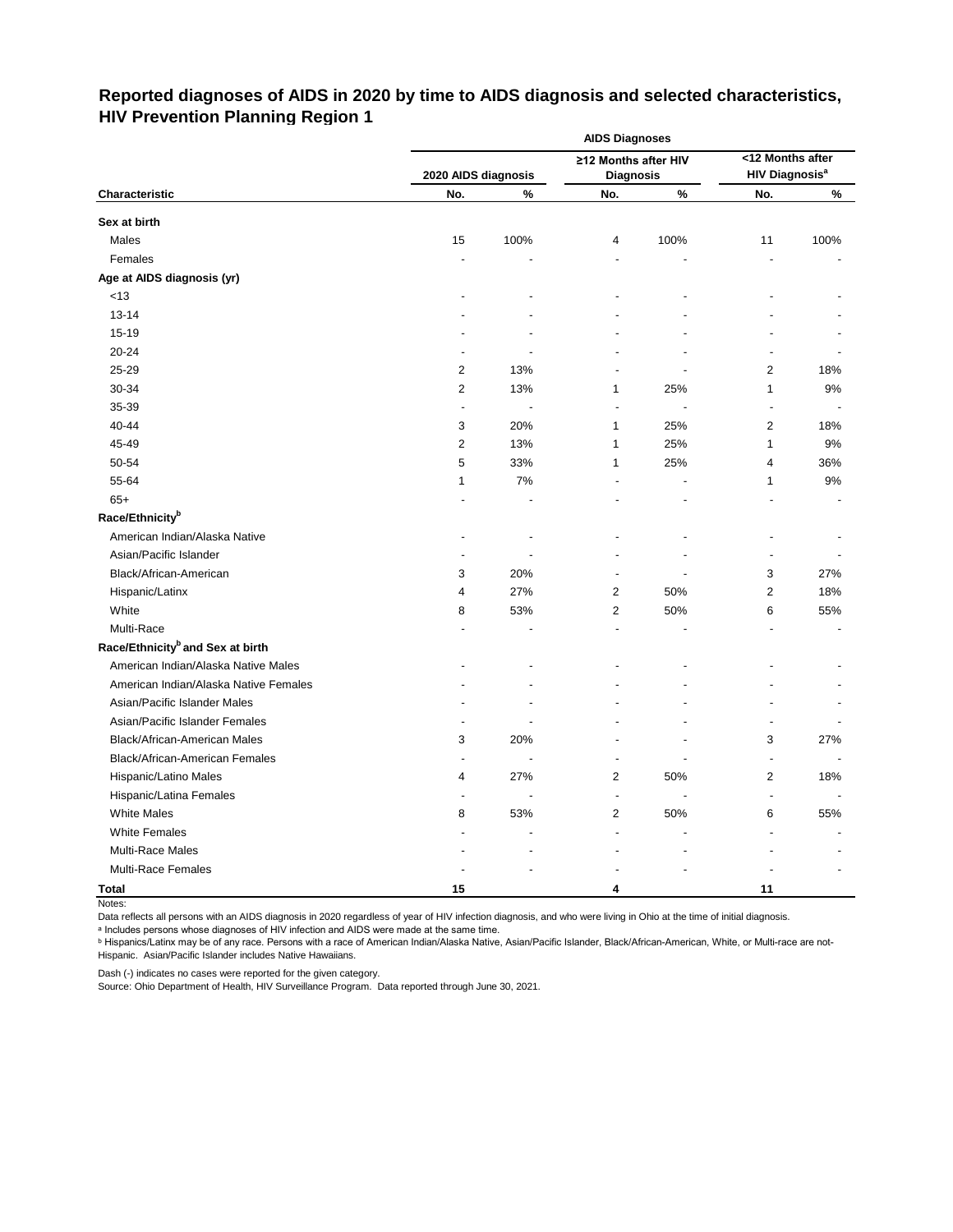# **Reported diagnoses of AIDS in 2020 by time to AIDS diagnosis and transmission category, HIV Prevention Planning Region 1**

|                                           |                     |                          | <b>AIDS Diagnoses</b>                    |      |                                                      |      |
|-------------------------------------------|---------------------|--------------------------|------------------------------------------|------|------------------------------------------------------|------|
|                                           | 2020 AIDS diagnosis |                          | ≥12 Months after HIV<br><b>Diagnosis</b> |      | <12 Months after<br><b>HIV Diagnosis<sup>a</sup></b> |      |
| <b>Transmission Category</b> <sup>b</sup> | No.                 | $\frac{9}{6}$            | No.                                      | $\%$ | No.                                                  | %    |
| Male adult or adolescent                  |                     |                          |                                          |      |                                                      |      |
| Male-to-male sexual contact               | 11                  | 73%                      | 4                                        | 100% | $\overline{7}$                                       | 64%  |
| Injection drug use (IDU)                  |                     | $\overline{\phantom{a}}$ | $\blacksquare$                           |      | $\overline{\phantom{a}}$                             |      |
| Male-to-male sexual contact and IDU       |                     | 7%                       |                                          |      | 1                                                    | 9%   |
| Heterosexual contact                      |                     |                          |                                          |      | $\overline{\phantom{a}}$                             |      |
| Other/unknown                             | 3                   | 20%                      | $\blacksquare$                           |      | 3                                                    | 27%  |
| Subtotal                                  | 15                  | 100%                     | 4                                        | 100% | 11                                                   | 100% |
| Female adult or adolescent                |                     |                          |                                          |      |                                                      |      |
| Injection drug use                        |                     |                          |                                          |      |                                                      |      |
| Heterosexual contact                      |                     | $\blacksquare$           | ٠                                        |      |                                                      |      |
| Other/unknown                             |                     |                          | $\blacksquare$                           |      |                                                      |      |
| Subtotal                                  |                     |                          |                                          |      |                                                      |      |
| Child (<13 yrs at diagnosis)              |                     |                          |                                          |      |                                                      |      |
| Perinatal                                 |                     | $\blacksquare$           | $\blacksquare$                           |      |                                                      |      |
| Other/unknown                             |                     |                          |                                          |      |                                                      |      |
| Subtotal                                  |                     |                          |                                          |      |                                                      |      |
| Total                                     | 15                  |                          | 4                                        |      | 11                                                   |      |

# **Reported diagnoses of AIDS in 2020 by time to AIDS diagnosis and exposure category, HIV Prevention Planning Region 1**

|                                                          |                     |     | <b>AIDS Diagnoses</b> |      |                                  |     |
|----------------------------------------------------------|---------------------|-----|-----------------------|------|----------------------------------|-----|
|                                                          |                     |     | ≥12Months after HIV   |      | <12 Months after                 |     |
|                                                          | 2020 AIDS diagnosis |     | <b>Diagnosis</b>      |      | <b>HIV Diagnosis<sup>a</sup></b> |     |
| <b>Exposure Category</b>                                 | No.                 | %   | No.                   | %    | No.                              | %   |
| Male-to-male sexual contact only                         | 11                  | 73% | 4                     | 100% |                                  | 64% |
| Injection drug use (IDU) only                            |                     |     |                       |      |                                  |     |
| Heterosexual contact only                                |                     |     |                       |      |                                  |     |
| Male-to-male sexual contact & IDU                        |                     | 7%  |                       |      |                                  | 9%  |
| <b>IDU &amp; Heterosexual contact</b>                    |                     |     |                       |      |                                  |     |
| Male-to-male sexual contact & Heterosexual contact       |                     |     |                       |      |                                  |     |
| Male-to-male sexual contact & IDU & Heterosexual contact |                     |     |                       |      |                                  |     |
| Perinatal exposure                                       |                     |     |                       |      |                                  |     |
| Other/unknown                                            |                     | 20% |                       |      | 3                                | 27% |
| <b>Total</b>                                             | 15                  |     |                       |      | 11                               |     |

Notes:

Data reflects all persons with an AIDS diagnosis in 2020 regardless of year of HIV infection diagnosis, and who were living in Ohio at the time of initial diagnosis.

Dash (-) indicates no cases were reported for the given category.

a Includes persons whose diagnoses of HIV infection and AIDS were made at the same time.

**b** Transmission categories are mutually exclusive, hierarchical risk categories determined by the CDC and system-calculated using sex at birth and risk factor history to determine mode of transmission. A person with multiple risks is only represented in the highest category based on the CDC hierarchical algorithm. Thus, transgender women are included in the male-to-male sexual contact transmission category if assigned male at birth and risk factor history indicates sex with males. Please note this is for the categorization of HIV transmission categories only and not to describe sexual orientation.

ᶜ Exposure categories are mutually exclusive risk categories. All possible combinations of risks are represented among exposure categories. A person with multiple risks is represented in the exposure category identifying all the reported ways in which that person may have been exposed to HIV.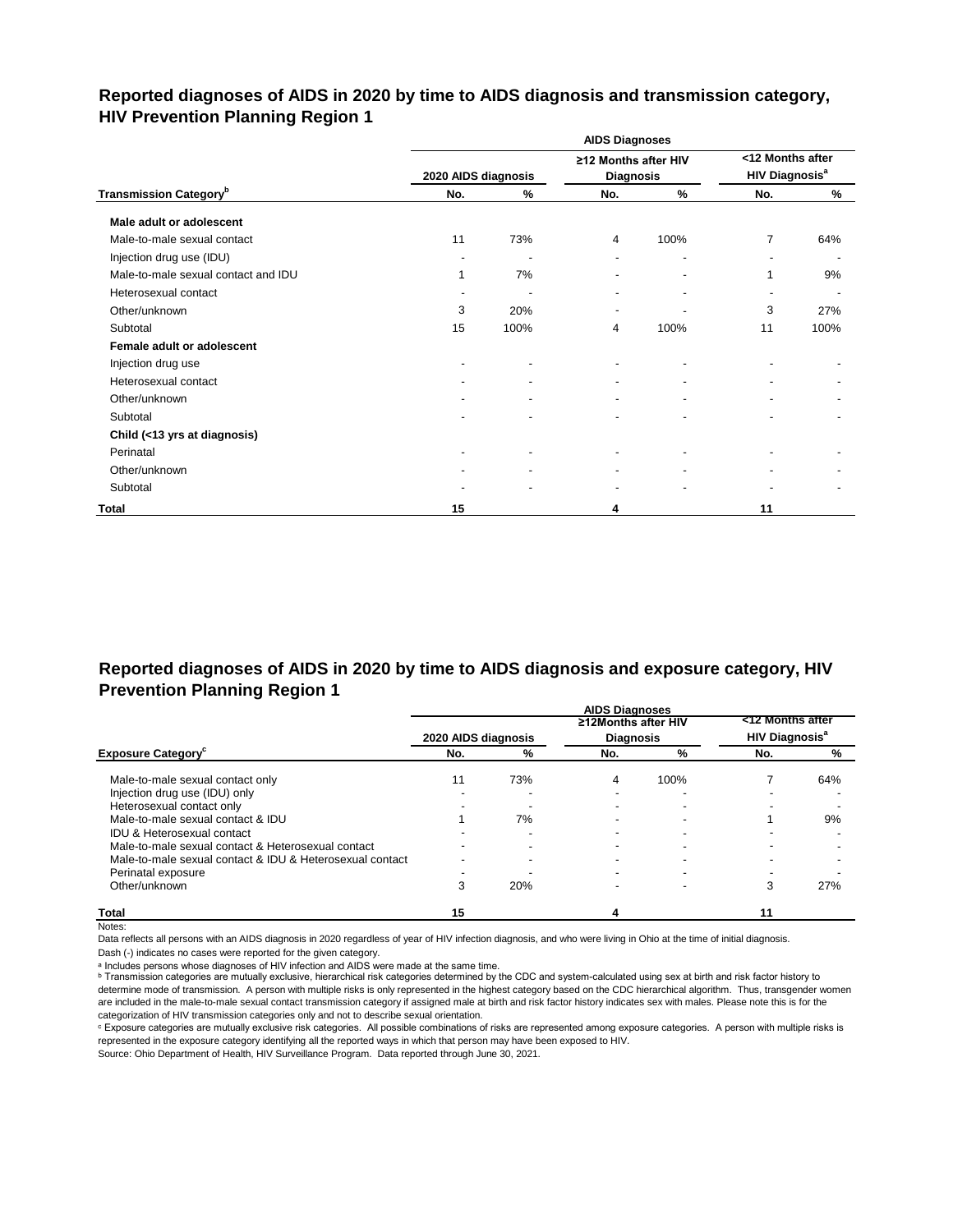## **Trends in reported diagnoses of AIDS by year of diagnosis (2016-2020) and cumulative AIDS diagnoses by selected characteristics, HIV Prevention Planning Region 1**

|                                              |      |      |                          |                          |                | <b>Year of AIDS Diagnosis</b> |                          |      |      |                |                                  |         |
|----------------------------------------------|------|------|--------------------------|--------------------------|----------------|-------------------------------|--------------------------|------|------|----------------|----------------------------------|---------|
|                                              | 2016 |      | 2017                     |                          | 2018           |                               | 2019                     |      | 2020 |                | <b>Cumulative</b><br><b>AIDS</b> |         |
| Characteristic                               | No.  | $\%$ | No.                      | $\%$                     | No.            | $\%$                          | No.                      | $\%$ | No.  | $\%$           | No.                              | $\%$    |
| Sex at birth                                 |      |      |                          |                          |                |                               |                          |      |      |                |                                  |         |
| Males                                        | 28   | 70%  | 16                       | 80%                      | 22             | 79%                           | 24                       | 92%  | 15   | 100%           | 1,011                            | 80%     |
| Females                                      | 12   | 30%  | 4                        | 20%                      | 6              | 21%                           | 2                        | 8%   |      |                | 255                              | 20%     |
| Age at AIDS diagnosis (yr)                   |      |      |                          |                          |                |                               |                          |      |      |                |                                  |         |
| <13                                          |      |      |                          |                          |                |                               |                          |      |      |                | 16                               | 1%      |
| 13-14                                        |      |      |                          |                          |                |                               |                          |      |      |                | 1                                | $< 1\%$ |
| 15-19                                        |      |      |                          |                          |                |                               |                          |      |      |                | 14                               | 1%      |
| 20-24                                        | 3    | 8%   | 3                        | 15%                      | 3              | 11%                           | 3                        | 12%  |      |                | 81                               | 6%      |
| 25-29                                        | 6    | 15%  | 3                        | 15%                      | 4              | 14%                           | 2                        | 8%   | 2    | 13%            | 156                              | 12%     |
| 30-34                                        | 3    | 8%   | 5                        | 25%                      | 4              | 14%                           | 4                        | 15%  | 2    | 13%            | 244                              | 19%     |
| 35-39                                        | 7    | 18%  | 2                        | 10%                      | 1              | 4%                            | 2                        | 8%   | ÷    |                | 237                              | 19%     |
| 40-44                                        | 5    | 13%  | 6                        | 30%                      | Ĭ.             | ÷,                            | 3                        | 12%  | 3    | 20%            | 185                              | 15%     |
| 45-49                                        | 3    | 8%   |                          | $\overline{\phantom{a}}$ | 4              | 14%                           | 4                        | 15%  | 2    | 13%            | 150                              | 12%     |
| 50-54                                        | 5    | 13%  |                          | $\overline{\phantom{a}}$ | 4              | 14%                           | 1                        | 4%   | 5    | 33%            | 89                               | 7%      |
| 55-64                                        | 7    | 18%  | 1                        | 5%                       | $\overline{7}$ | 25%                           | 5                        | 19%  | 1    | 7%             | 77                               | 6%      |
| $65+$                                        | 1    | 3%   |                          | $\overline{\phantom{a}}$ | 1              | 4%                            | 2                        | 8%   |      |                | 16                               | 1%      |
| Race/Ethnicity <sup>a</sup>                  |      |      |                          |                          |                |                               |                          |      |      |                |                                  |         |
| American Indian/Alaska Native                |      |      |                          |                          |                |                               |                          |      |      |                | 1                                | $< 1\%$ |
| Asian/Pacific Islander                       |      |      |                          |                          |                |                               |                          |      |      |                | 3                                | $< 1\%$ |
| Black/African-American                       | 23   | 58%  | 10                       | 50%                      | 17             | 61%                           | 16                       | 62%  | 3    | 20%            | 452                              | 36%     |
| Hispanic/Latinx                              | 3    | 8%   | 3                        | 15%                      | 2              | 7%                            | $\overline{\phantom{a}}$ |      | 4    | 27%            | 77                               | 6%      |
| White                                        | 14   | 35%  | 7                        | 35%                      | 8              | 29%                           | 10                       | 38%  | 8    | 53%            | 715                              | 56%     |
| Multi-Race                                   |      |      |                          |                          | 1              | 4%                            |                          |      |      |                | 18                               | 1%      |
| Race/Ethnicity <sup>a</sup> and Sex at birth |      |      |                          |                          |                |                               |                          |      |      |                |                                  |         |
| American Indian/Alaska Native Males          |      |      |                          |                          |                |                               |                          |      |      |                | 1                                | $< 1\%$ |
| American Indian/Alaska Native Females        |      |      |                          |                          |                |                               |                          |      |      |                |                                  |         |
| Asian/Pacific Islander Males                 |      |      |                          |                          |                |                               |                          |      |      |                | 3                                | $< 1\%$ |
| Asian/Pacific Islander Females               |      |      |                          |                          |                |                               |                          |      |      |                |                                  |         |
| <b>Black/African-American Males</b>          | 14   | 35%  | 8                        | 40%                      | 15             | 54%                           | 15                       | 58%  | 3    | 20%            | 316                              | 25%     |
| <b>Black/African-American Females</b>        | 9    | 23%  | 2                        | 10%                      | 2              | 7%                            | 1                        | 4%   |      | $\blacksquare$ | 136                              | 11%     |
| Hispanic/Latino Males                        | 3    | 8%   | 3                        | 15%                      |                | 4%                            |                          |      | 4    | 27%            | 58                               | 5%      |
| Hispanic/Latina Females                      |      |      | $\overline{\phantom{a}}$ |                          | 1              | $4\%$                         |                          |      |      |                | 19                               | 2%      |
| <b>White Males</b>                           | 11   | 28%  | 5                        | 25%                      | 6              | 21%                           | 9                        | 35%  | 8    | 53%            | 620                              | 49%     |
| <b>White Females</b>                         | 3    | 8%   | $\overline{c}$           | 10%                      | 2              | 7%                            | 1                        | 4%   |      | $\blacksquare$ | 95                               | 8%      |
| Multi-Race Males                             |      |      |                          |                          |                | $\overline{a}$                |                          |      |      |                | 13                               | 1%      |
| Multi-Race Females                           |      |      |                          |                          | 1              | $4\%$                         |                          |      |      |                | 5                                | $< 1\%$ |
| <b>Total</b>                                 | 40   |      | 20                       |                          | 28             |                               | 26                       |      | 15   |                | 1,266                            |         |

Notes:

AIDS diagnoses by year (2016-2020) represent all reported AIDS cases diagnosed in each year regardless of year of HIV infection diagnosis, and who were living in Ohio at the time of initial diagnosis; cumulative AIDS cases represent all reported AIDS cases diagnosed since the beginning of the epidemic through 2020.

Dash (-) indicates no cases were reported for the given category.

a Hispanics/Latinx may be of any race. Persons with a race of American Indian/Alaska Native, Asian/Pacific Islander, Black/African-American, White, or Multi-race are not-Hispanic. Asian/Pacific Islander includes Native Hawaiians.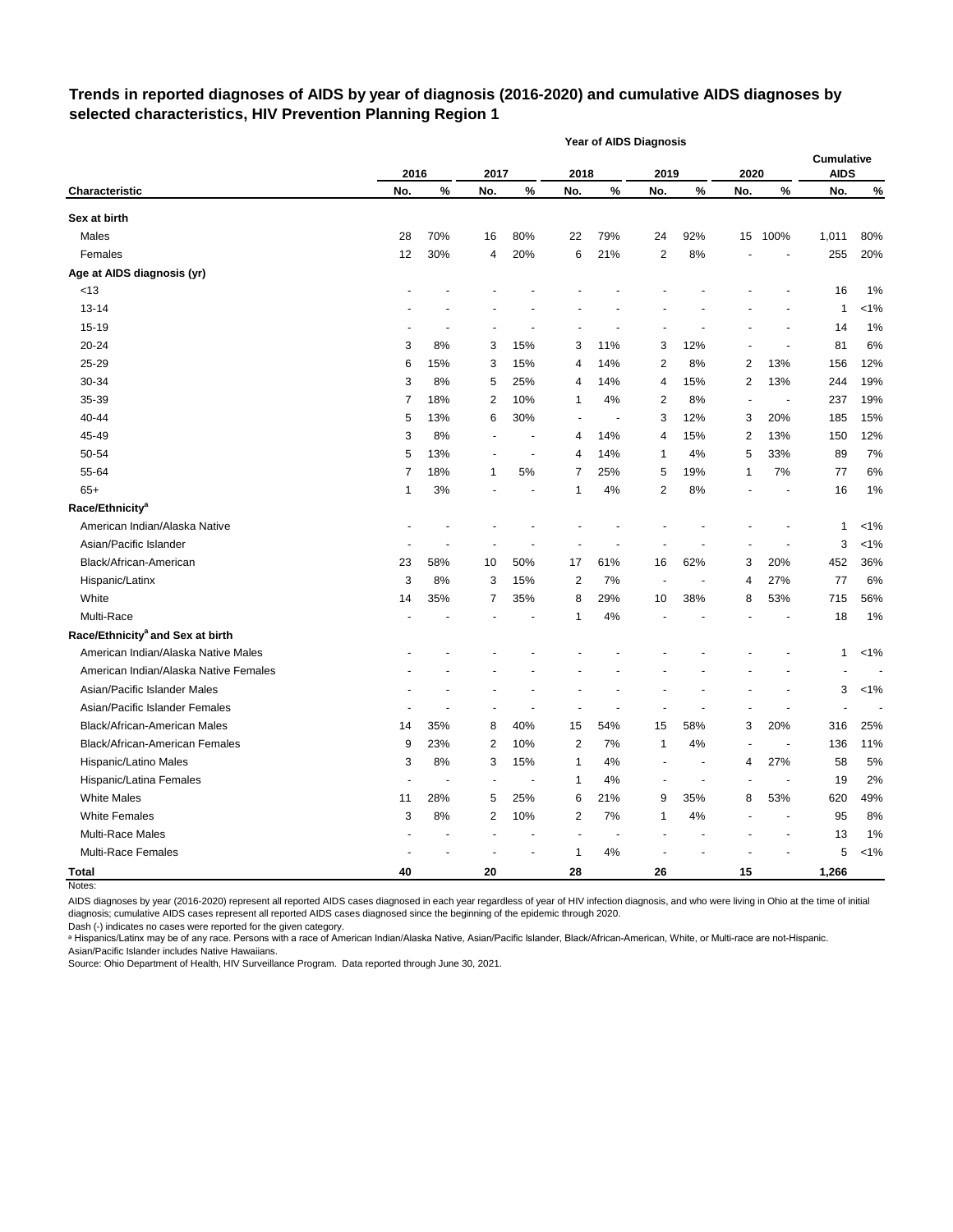## **Trends in reported diagnoses of AIDS by year of diagnosis (2016-2020) and cumulative AIDS diagnoses by transmission category, HIV Prevention Planning Region 1**

|                                          |     | <b>Year of AIDS Diagnosis</b> |                |      |      |      |                          |      |                          |                          |                                  |      |
|------------------------------------------|-----|-------------------------------|----------------|------|------|------|--------------------------|------|--------------------------|--------------------------|----------------------------------|------|
|                                          |     | 2016                          | 2017           |      | 2018 |      | 2019                     |      | 2020                     |                          | <b>Cumulative</b><br><b>AIDS</b> |      |
| <b>Transmission Category<sup>a</sup></b> | No. | %                             | No.            | $\%$ | No.  | %    | No.                      | %    | No.                      | %                        | No.                              | %    |
| Male adult or adolescent                 |     |                               |                |      |      |      |                          |      |                          |                          |                                  |      |
| Male-to-male sexual contact              | 16  | 57%                           | 12             | 75%  | 15   | 68%  | 17                       | 71%  | 11                       | 73%                      | 719                              | 72%  |
| Injection drug use (IDU)                 | 2   | 7%                            |                |      |      |      |                          |      |                          |                          | 49                               | 5%   |
| Male-to-male sexual contact and IDU      |     | $\overline{\phantom{a}}$      | 2              | 13%  | 1    | 5%   | 3                        | 13%  | 1                        | 7%                       | 80                               | 8%   |
| Heterosexual contact                     | 4   | 14%                           | $\blacksquare$ |      | 1    | 5%   | $\overline{\phantom{a}}$ |      | $\overline{\phantom{a}}$ |                          | 67                               | 7%   |
| Other/unknown                            | 6   | 21%                           | $\overline{2}$ | 13%  | 5    | 23%  | 4                        | 17%  | 3                        | 20%                      | 86                               | 9%   |
| Subtotal                                 | 28  | 100%                          | 16             | 100% | 22   | 100% | 24                       | 100% | 15                       | 100%                     | 1,001                            | 100% |
| Female adult or adolescent               |     |                               |                |      |      |      |                          |      |                          |                          |                                  |      |
| Injection drug use                       | 1   | 9%                            |                |      |      |      |                          |      |                          |                          | 33                               | 14%  |
| Heterosexual contact                     | 10  | 91%                           | 2              | 67%  | 6    | 100% | $\overline{2}$           | 100% | $\blacksquare$           | $\overline{\phantom{a}}$ | 206                              | 85%  |
| Other/unknown                            |     |                               |                | 33%  |      |      |                          |      | $\blacksquare$           | $\blacksquare$           | 3                                | 1%   |
| Subtotal                                 | 11  | 100%                          | 3              | 100% | 6    | 100% | $\overline{2}$           | 100% | $\overline{\phantom{a}}$ | $\overline{\phantom{a}}$ | 242                              | 100% |
| Child (<13 yrs at diagnosis)             |     |                               |                |      |      |      |                          |      |                          |                          |                                  |      |
| Perinatal                                | 1   | 100%                          | $\mathbf{1}$   | 100% |      |      |                          |      |                          |                          | 20                               | 87%  |
| Other/unknown                            |     |                               |                |      |      |      |                          |      |                          |                          | 3                                | 13%  |
| Subtotal                                 | 1.  | 100%                          |                | 100% |      |      |                          |      |                          |                          | 23                               | 100% |
| <b>Total</b>                             | 40  |                               | 20             |      | 28   |      | 26                       |      | 15                       |                          | 1,266                            |      |

#### **Year of AIDS Diagnosis Trends in reported diagnoses of AIDS by year of diagnosis (2016-2020) and cumulative AIDS diagnoses by exposure category, HIV Prevention Planning Region 1**

|                                                          |      |     |                   |                          |      | <b>I cal UI AIDO DIAYIIUSIS</b> |                          |     |                          |     | <b>Cumulative</b> |     |
|----------------------------------------------------------|------|-----|-------------------|--------------------------|------|---------------------------------|--------------------------|-----|--------------------------|-----|-------------------|-----|
|                                                          | 2016 |     | 2017              |                          | 2018 |                                 | 2019                     |     | 2020                     |     | <b>AIDS</b>       |     |
| <b>Exposure Category</b> <sup>b</sup>                    | No.  | %   | No.               | %                        | No.  | %                               | No.                      | %   | No.                      | %   | No.               | %   |
| Male-to-male sexual contact only                         | 16   | 40% | $12 \overline{ }$ | 60%                      | 14   | 50%                             | 17                       | 65% | 11                       | 73% | 681               | 54% |
| Injection drug use (IDU) only                            |      |     |                   |                          |      |                                 |                          |     |                          |     | 35                | 3%  |
| Heterosexual contact only                                | 14   | 35% | 2                 | 10%                      |      | 25%                             | $\overline{2}$           | 8%  | $\overline{\phantom{a}}$ |     | 273               | 22% |
| Male-to-male sexual contact & IDU                        |      |     | 2                 | 10%                      |      | 4%                              |                          | 4%  |                          | 7%  | 60                | 5%  |
| <b>IDU &amp; Heterosexual contact</b>                    | 3    | 8%  |                   | $\overline{\phantom{a}}$ |      |                                 | $\overline{\phantom{a}}$ |     | $\overline{\phantom{a}}$ |     | 47                | 4%  |
| Male-to-male sexual contact & Heterosexual contact       |      |     |                   | $\overline{\phantom{a}}$ |      | 4%                              | $\overline{\phantom{0}}$ |     | $\overline{\phantom{0}}$ |     | 38                | 3%  |
| Male-to-male sexual contact & IDU & Heterosexual contact |      |     |                   |                          |      | $\overline{\phantom{a}}$        | 2                        | 8%  | $\overline{\phantom{a}}$ |     | 20                | 2%  |
| Perinatal exposure                                       |      | 3%  |                   | 5%                       |      |                                 |                          |     | $\overline{\phantom{0}}$ |     | 20                | 2%  |
| Other/unknown                                            | 6    | 15% | 3                 | 15%                      | 5    | 18%                             | 4                        | 15% | 3                        | 20% | 92                | 7%  |
| <b>Total</b>                                             | 40   |     | 20                |                          | 28   |                                 | 26                       |     | 15                       |     | 1,266             |     |
| Notes:                                                   |      |     |                   |                          |      |                                 |                          |     |                          |     |                   |     |

AIDS diagnoses by year (2016-2020) represent all reported AIDS cases diagnosed in each year regardless of year of HIV infection diagnosis, and who were living in Ohio at the time of initial diagnosis; cumulative AIDS cases represent all reported AIDS cases diagnosed since the beginning of the epidemic through 2020.

Dash (-) indicates no cases were reported for the given category.<br>◎ Transmission categories are mutually exclusive, nierarcnical risk categories determined by the CDC and system-calculated using sex at birth and risk ract transmission. A person with multiple risks is only represented in the highest category based on the CDC hierarchical algorithm. Thus, transgender women are included in the male-to-male sexual contact transmission category if assigned male at birth and risk factor history indicates sex with males. Please note this is for the categorization of HIV transmission categories only and not to describe sexual orientation.

**b** Exposure categories are mutually exclusive risk categories. All possible combinations of risks are represented among exposure categories. A person with multiple risks is represented in the exposure category identifying all the reported ways in which that person may have been exposed to HIV.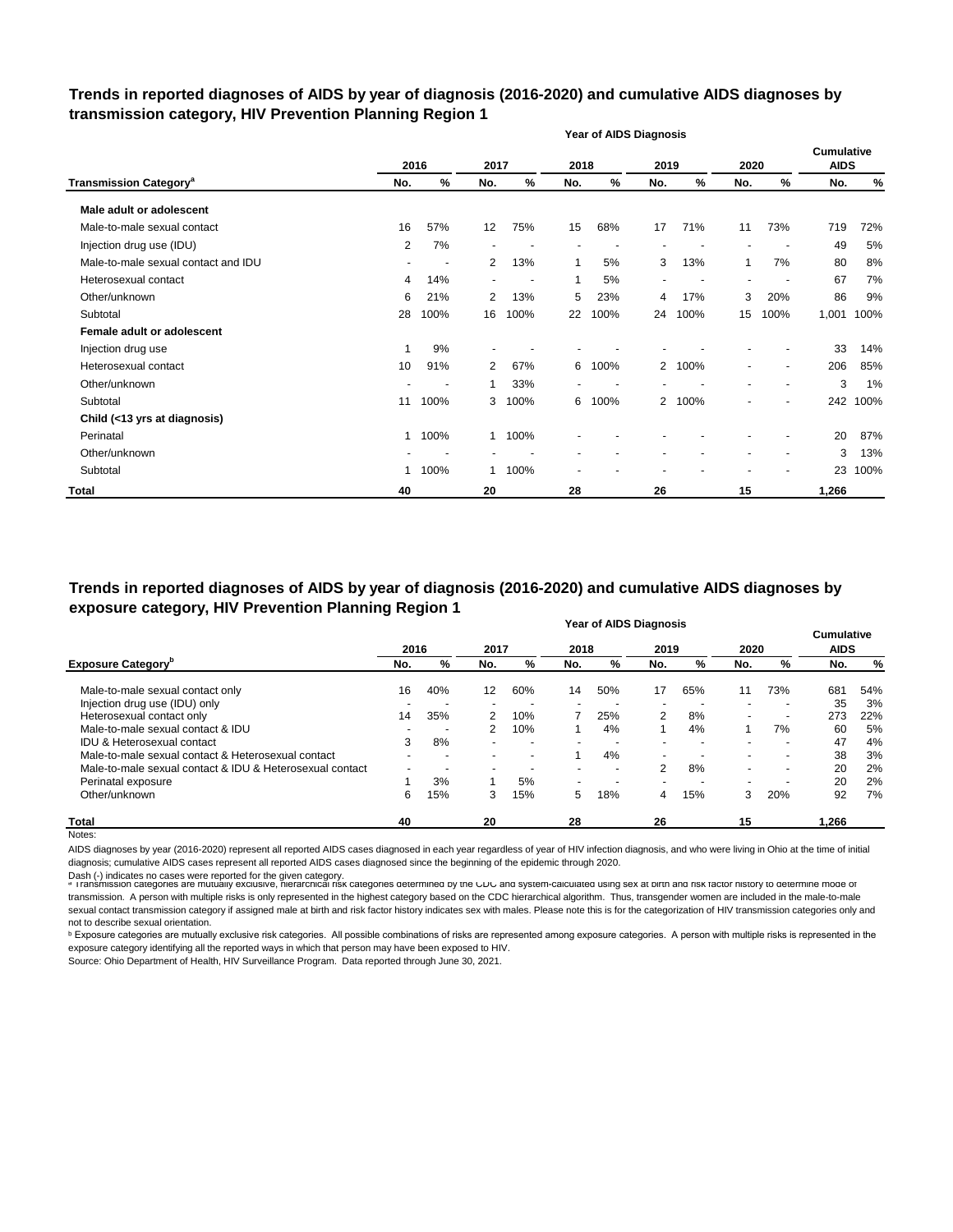# Persons Living with Diagnosed HIV Infection Reported in HIV Prevention Planning Region 1

Counties: Defiance, Fulton, Henry, Lucas, Ottawa, Sandusky, Williams, Wood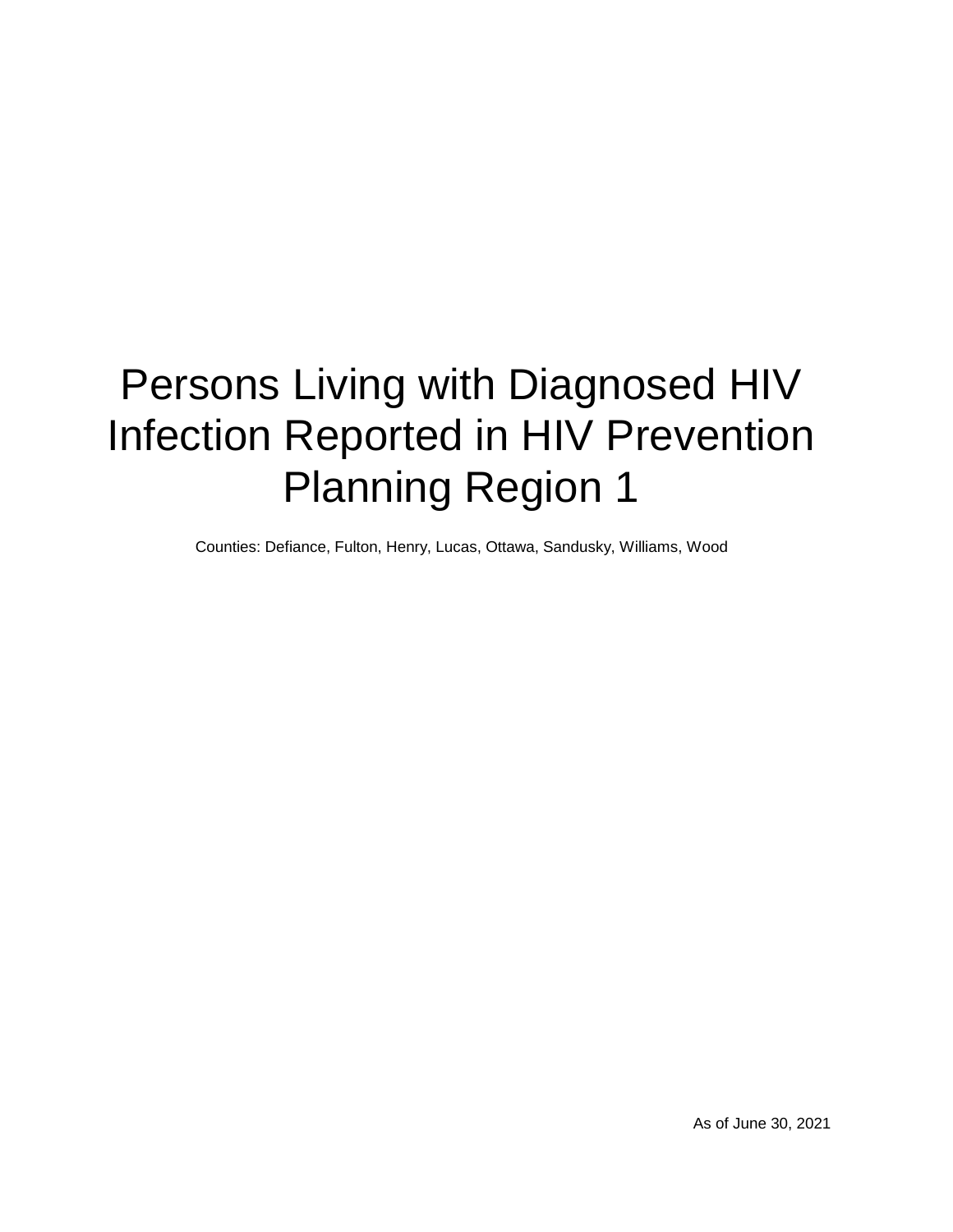|                                              |                   | Living with diagnosed HIV infection |         |                       |                          | <b>Current Disease Status</b> |         |
|----------------------------------------------|-------------------|-------------------------------------|---------|-----------------------|--------------------------|-------------------------------|---------|
|                                              |                   | in 2020                             |         | <b>HIV (not AIDS)</b> |                          | <b>AIDS</b>                   |         |
| Characteristic                               | Rate <sup>a</sup> | No.                                 | %       | No.                   | $\%$                     | No.                           | $\%$    |
| Sex at birth                                 |                   |                                     |         |                       |                          |                               |         |
| Males                                        | 270.0             | 1,058                               | 77%     | 528                   | 78%                      | 530                           | 76%     |
| Females                                      | 76.2              | 312                                 | 23%     | 148                   | 22%                      | 164                           | 24%     |
| Age at end of year                           |                   |                                     |         |                       |                          |                               |         |
| <13                                          | $\star$           | 1                                   | $< 1\%$ | 1                     | $< 1\%$                  |                               |         |
| $13 - 14$                                    | $^\star$          | 1                                   | $< 1\%$ | 1                     | $< 1\%$                  |                               |         |
| 15-19                                        | 13.2              | $\overline{7}$                      | 1%      | 4                     | 1%                       | 3                             | $< 1\%$ |
| 20-24                                        | 76.0              | 42                                  | 3%      | 33                    | $5%$                     | 9                             | 1%      |
| 25-29                                        | 148.8             | 80                                  | 6%      | 61                    | 9%                       | 19                            | 3%      |
| 30-34                                        | 256.4             | 132                                 | 10%     | 92                    | 14%                      | 40                            | 6%      |
| 35-39                                        | 206.5             | 98                                  | 7%      | 60                    | 9%                       | 38                            | 5%      |
| 40-44                                        | 281.0             | 127                                 | 9%      | 68                    | 10%                      | 59                            | 9%      |
| 45-49                                        | 381.6             | 179                                 | 13%     | 85                    | 13%                      | 94                            | 14%     |
| 50-54                                        | 447.6             | 214                                 | 16%     | 88                    | 13%                      | 126                           | 18%     |
| 55-64                                        | 324.7             | 355                                 | 26%     | 126                   | 19%                      | 229                           | 33%     |
| $65+$                                        | 92.4              | 134                                 | 10%     | 57                    | 8%                       | 77                            | 11%     |
| Race/Ethnicity <sup>b</sup>                  |                   |                                     |         |                       |                          |                               |         |
| American Indian/Alaska Native                | $\star$           | 1                                   | $< 1\%$ |                       |                          | 1                             | $< 1\%$ |
| Asian/Pacific Islander                       | 62.8              | $\overline{7}$                      | 1%      | 6                     | 1%                       | 1                             | $< 1\%$ |
| Black/African-American                       | 636.1             | 582                                 | 42%     | 281                   | 42%                      | 301                           | 43%     |
| Hispanic/Latinx                              | 169.8             | 103                                 | 8%      | 42                    | 6%                       | 61                            | 9%      |
| White                                        | 101.8             | 629                                 | 46%     | 319                   | 47%                      | 310                           | 45%     |
| Multi-Race                                   | 235.0             | 43                                  | 3%      | 23                    | 3%                       | 20                            | $3%$    |
| Unknown                                      |                   | 5                                   | $< 1\%$ | 5                     | 1%                       |                               |         |
| Race/Ethnicity <sup>b</sup> and Sex at birth |                   |                                     |         |                       |                          |                               |         |
| American Indian/Alaska Native Males          | $\star$           |                                     |         |                       |                          |                               |         |
| American Indian/Alaska Native Females        | $\star$           | 1                                   | $< 1\%$ |                       | $\overline{\phantom{a}}$ | 1                             | $< 1\%$ |
| Asian/Pacific Islander Males                 | 113.4             | 6                                   | $< 1\%$ | 5                     | 1%                       | 1                             | $< 1\%$ |
| Asian/Pacific Islander Females               |                   | 1                                   | $< 1\%$ | 1                     | $< 1\%$                  |                               |         |
| <b>Black/African-American Males</b>          | 972.2             | 423                                 | 31%     | 214                   | 32%                      | 209                           | 30%     |
| Black/African-American Females               | 331.3             | 159                                 | 12%     | 67                    | 10%                      | 92                            | 13%     |
| Hispanic/Latino Males                        | 258.6             | 79                                  | 6%      | 34                    | $5\%$                    | 45                            | $6\%$   |
| Hispanic/Latina Females                      | 79.7              | 24                                  | 2%      | 8                     | 1%                       | 16                            | 2%      |
| <b>White Males</b>                           | 169.2             | 512                                 | 37%     | 252                   | 37%                      | 260                           | 37%     |
| White Females                                | 37.1              | 117                                 | 9%      | 67                    | 10%                      | 50                            | 7%      |
| Multi-Race Males                             | 385.2             | 35                                  | 3%      | $20\,$                | 3%                       | 15                            | 2%      |
| Multi-Race Females                           | 86.9              | 8                                   | $1\%$   | 3                     | $< 1\%$                  | 5                             | $1\%$   |
| Unknown                                      |                   | 5                                   | $1\%$   | 5                     | 1%                       |                               |         |
| <b>Total</b>                                 | 171.0             | 1,370                               |         | 676                   |                          | 694                           |         |

# **Reported persons living with diagnosed HIV infection in 2020 by current disease status and selected characteristics, HIV Prevention Planning Region 1**

Living with diagnosed HIV infection represents all persons ever diagnosed and reported with HIV and/or AIDS who have not been reported as having died as of December 31, 2020. Persons living with diagnosed HIV infection represent persons living in Ohio as of December 31, 2020, regardless of whether the person was a resident of Ohio at time of initial HIV and/or AIDS diagnosis.

Asterisk (\*) indicates rate not calculated for case count <5 due to unstable rates. Dash (-) indicates no cases were reported for the given category.

a The rate is the number of persons living with diagnosed HIV infection per 100,000 population calculated using 2020 U.S. Census estimates.

ᵇ Hispanics/Latinx may be of any race. Persons with a race of American Indian/Alaska Native, Asian/Pacific Islander, Black/African-American, White, or Multi-race are not-Hispanic. Asian/Pacific Islander includes Native Hawaiians.

Notes: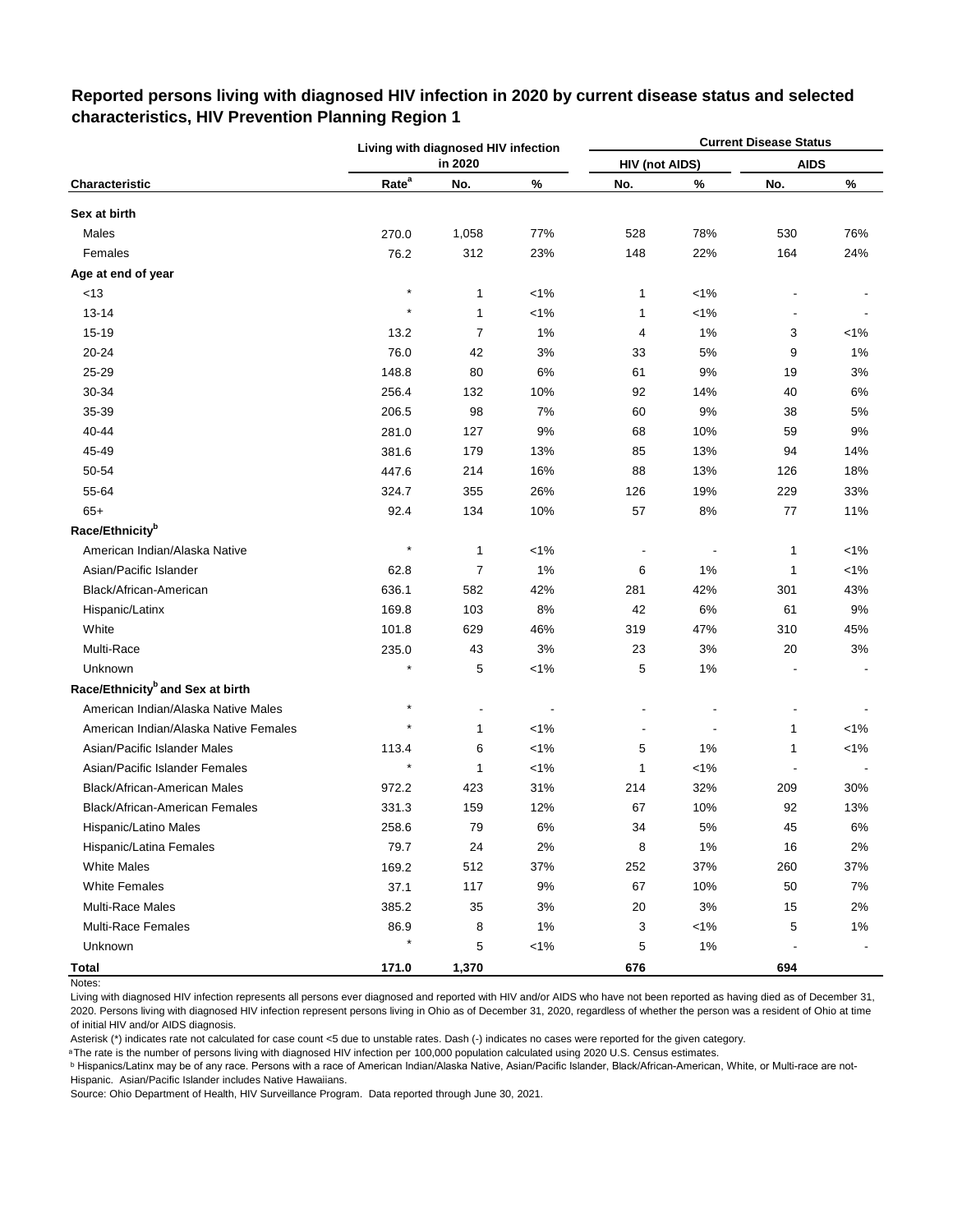|                                          | Living with diagnosed HIV infection |      |                |      | <b>Current Disease Status</b> |       |
|------------------------------------------|-------------------------------------|------|----------------|------|-------------------------------|-------|
|                                          | in 2020                             |      | HIV (not AIDS) |      | <b>AIDS</b>                   |       |
| <b>Transmission Category<sup>a</sup></b> | No.                                 | ℅    | No.            | %    | No.                           | %     |
| Male adult or adolescent                 |                                     |      |                |      |                               |       |
| Male-to-male sexual contact              | 769                                 | 73%  | 388            | 74%  | 381                           | 72%   |
| Injection drug use (IDU)                 | 34                                  | 3%   | 17             | 3%   | 17                            | 3%    |
| Male-to-male sexual contact and IDU      | 77                                  | 7%   | 36             | 7%   | 41                            | 8%    |
| Heterosexual contact                     | 89                                  | 8%   | 41             | 8%   | 48                            | 9%    |
| Other/unknown                            | 80                                  | 8%   | 40             | 8%   | 40                            | 8%    |
| Subtotal                                 | 1,049                               | 100% | 522            | 100% | 527                           | 100%  |
| Female adult or adolescent               |                                     |      |                |      |                               |       |
| Injection drug use                       | 28                                  | 9%   | 15             | 10%  | 13                            | 8%    |
| Heterosexual contact                     | 264                                 | 88%  | 122            | 84%  | 142                           | 91%   |
| Other/unknown                            | 9                                   | 3%   | 8              | 6%   |                               | $1\%$ |
| Subtotal                                 | 301                                 | 100% | 145            | 100% | 156                           | 100%  |
| Child (<13 yrs at diagnosis)             |                                     |      |                |      |                               |       |
| Perinatal                                | 20                                  | 100% | 9              | 100% | 11                            | 100%  |
| Other/unknown                            |                                     |      | $\blacksquare$ |      |                               |       |
| Subtotal                                 | 20                                  | 100% | 9              | 100% | 11                            | 100%  |
| Total                                    | 1,370                               |      | 676            |      | 694                           |       |

## **Reported persons living with diagnosed HIV infection in 2020 by current disease status and transmission category, HIV Prevention Planning Region 1**

# **Reported persons living with diagnosed HIV infection in 2020 by current disease status and exposure category, HIV Prevention Planning Region 1**

|                                                          | Living with diagnosed HIV infection |     |                       |     | <b>Current Disease Status</b> |       |
|----------------------------------------------------------|-------------------------------------|-----|-----------------------|-----|-------------------------------|-------|
|                                                          | in 2020                             |     | <b>HIV (not AIDS)</b> |     | <b>AIDS</b>                   |       |
| <b>Exposure Category</b> <sup>b</sup>                    | No.                                 | %   | No.                   | %   | No.                           | %     |
| Male-to-male sexual contact only                         | 703                                 | 51% | 351                   | 52% | 352                           | 51%   |
| Injection drug use (IDU) only                            | 29                                  | 2%  | 19                    | 3%  | 10                            | $1\%$ |
| Heterosexual contact only                                | 353                                 | 26% | 163                   | 24% | 190                           | 27%   |
| Male-to-male sexual contact & IDU                        | 58                                  | 4%  | 30                    | 4%  | 28                            | 4%    |
| <b>IDU &amp; Heterosexual contact</b>                    | 33                                  | 2%  | 13                    | 2%  | 20                            | 3%    |
| Male-to-male sexual contact & Heterosexual contact       | 66                                  | 5%  | 37                    | 5%  | 29                            | 4%    |
| Male-to-male sexual contact & IDU & Heterosexual contact | 19                                  | 1%  | 6                     | 1%  | 13                            | 2%    |
| Perinatal exposure                                       | 20                                  | 1%  | 9                     | 1%  | 11                            | 2%    |
| Other/unknown                                            | 89                                  | 6%  | 48                    | 7%  | 41                            | 6%    |
| Total                                                    | 1.370                               |     | 676                   |     | 694                           |       |

Notes:

Living with diagnosed HIV infection represents all persons ever diagnosed and reported with HIV and/or AIDS who have not been reported as having died as of December 31, 2020. Persons living with diagnosed HIV infection represent persons living in Ohio as of December 31, 2020, regardless of whether the person was a resident of Ohio at time of initial HIV and/or AIDS diagnosis.

Dash (-) indicates no cases were reported for the given category.

a Transmission categories are mutually exclusive, hierarchical risk categories determined by the CDC and system-calculated using sex at birth and risk factor history to determine mode of transmission. A person with multiple risks is only represented in the highest category based on the CDC hierarchical algorithm. Thus, transgender women are included in the male-to-male sexual contact transmission category if assigned male at birth and risk factor history indicates sex with males. Please note this is for the categorization of HIV transmission categories only and not to describe sexual orientation.

**b** Exposure categories are mutually exclusive risk categories. All possible combinations of risks are represented among exposure categories. A person with multiple risks is represented in the exposure category identifying all the reported ways in which that person may have been exposed to HIV.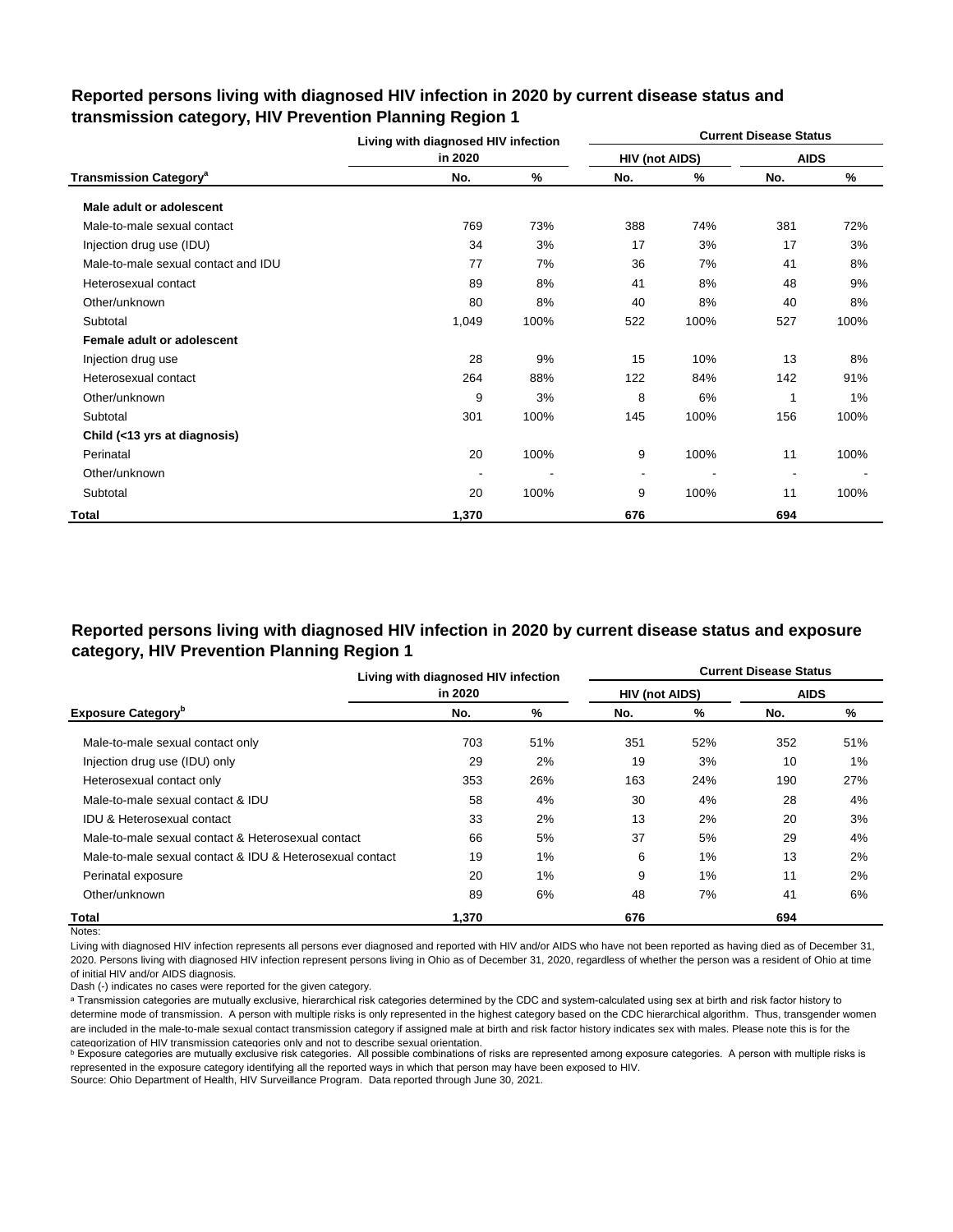|                    | American Indian/Alaska Native |     |      | <b>Asian/Pacific Islander</b> |     |                          | <b>Black/African-American</b> |     |         |                   | Hispanic/Latinx <sup>a</sup> |     |                   | White |         |                   | <b>Multi-Race</b> |     | <b>Unknown</b> |     |
|--------------------|-------------------------------|-----|------|-------------------------------|-----|--------------------------|-------------------------------|-----|---------|-------------------|------------------------------|-----|-------------------|-------|---------|-------------------|-------------------|-----|----------------|-----|
| Age at end of year | Rate <sup>r</sup>             | No. | ℅    | Rate <sup>p</sup>             | No. | %                        | Rate <sup>r</sup>             | No. | %       | Rate <sup>r</sup> | No.                          | %   | Rate <sup>"</sup> | No.   | ℅       | Rate <sup>'</sup> | No.               |     | No.            |     |
| < 13               |                               |     |      |                               |     |                          |                               |     |         |                   |                              |     |                   |       | $1\%$   |                   |                   |     |                |     |
| 13-14              |                               |     |      |                               |     |                          |                               |     | $< 1\%$ |                   |                              |     |                   |       |         |                   |                   |     |                |     |
| 15-19              |                               |     |      |                               |     |                          |                               |     | 1%      |                   |                              | . . |                   |       | $< 1\%$ |                   |                   | 5%  |                |     |
| $20 - 24$          |                               |     |      |                               |     |                          | 355.5                         | 25  | 4%      |                   |                              | 4%  | 24.9              | 10    | 2%      |                   |                   | 7%  |                |     |
| $25 - 29$          |                               |     |      |                               |     | $\sim$                   | 636.6                         | 50  | 9%      | 123.5             | 6                            | 6%  | 54.6              | 21    | 3%      |                   |                   | 7%  |                |     |
| 30-34              |                               |     |      |                               |     | $\overline{\phantom{a}}$ | 894.8                         | 61  | 10%     | 374.9             | 17                           | 17% | 131.2             | 50    | 8%      |                   |                   | 9%  |                |     |
| 35-39              |                               |     |      |                               |     | 14%                      | 930.8                         | 51  | 9%      | 144.2             | 6                            | 6%  | 107.7             | 39    | 6%      |                   |                   | 2%  |                |     |
| 40-44              |                               |     |      |                               |     |                          | 1,241.9                       | 61  | 10%     | 261.8             | 10                           | 10% | 145.6             | 51    | 8%      | 836.1             |                   | 12% |                |     |
| 45-49              |                               |     |      |                               |     | 57%                      | 1,516.0                       | 78  | 13%     | 412.3             | 13                           | 13% | 212.1             | 79    | 13%     | 974.7             |                   | 12% |                |     |
| 50-54              |                               |     |      |                               |     | 14%                      | 1,704.0                       | 83  | 14%     | 699.0             | 18                           | 17% | 276.5             | 108   | 17%     |                   |                   | 9%  |                |     |
| 55-64              |                               |     |      |                               |     | 14%                      | 273.8. ا                      | 131 | 23%     | 434.2             | 20                           | 19% | 206.0             | 190   | 30%     | ,321.0            | 10                | 23% |                | 60% |
| $65+$              |                               |     | 100% |                               |     | . .                      | 340.8                         | 37  | 6%      | 205.2             | 9                            | 9%  | 62.1              | 79    | 13%     | 738.0             | 6                 | 14% |                | 40% |
| <b>Total</b>       |                               |     |      | 62.8                          |     |                          | 636.1                         | 582 |         | 169.8             | 103                          |     | 101.8             | 629   |         | 235.0             | 43                |     |                |     |

<sup>c</sup> Transmission categories are mutually exclusive, hierarchical risk categories determined by the CDC and system-calculated using sex at birth and risk factor history to determine mode of transmission. A person with multi hierarchical algorithm. Thus, transgender women are included in the male-to-male sexual contact transmission category if assigned male at birth and risk factor history indicates sex with males. Please note this is for the sexual orientation.

<sup>d</sup> Exposure categories are mutually exclusive risk categories. All possible combinations of risks are represented among exposure categories. A person with multiple risks is represented in the exposure category identifying

|                                           |                                            |                          |                                  |                          |                                   |                          |                                  | Living with diagnosed HIV infection in 2020 |       |      |                   |                          |                |                          |
|-------------------------------------------|--------------------------------------------|--------------------------|----------------------------------|--------------------------|-----------------------------------|--------------------------|----------------------------------|---------------------------------------------|-------|------|-------------------|--------------------------|----------------|--------------------------|
|                                           | American<br>Indian/Alaska<br><b>Native</b> |                          | <b>Asian/Pacific</b><br>Islander |                          | <b>Black/African-</b><br>American |                          | Hispanic/<br>Latinx <sup>a</sup> |                                             | White |      | <b>Multi-Race</b> |                          | <b>Unknown</b> |                          |
| <b>Transmission Category</b> <sup>c</sup> | No.                                        | %                        | No.                              | %                        | No.                               | %                        | No.                              | %                                           | No.   | %    | No.               | %                        | No.            | %                        |
| Male adult or adolescent                  |                                            |                          |                                  |                          |                                   |                          |                                  |                                             |       |      |                   |                          |                |                          |
| Male-to-male sexual contact               | $\sim$                                     | $\,$ $\,$                | 3                                | 50%                      | 277                               | 66%                      | 63                               | 80%                                         | 400   | 79%  | 26                | 76%                      | $\blacksquare$ | $\overline{\phantom{a}}$ |
| Injection drug use (IDU)                  | $\sim$                                     | $\overline{\phantom{a}}$ | $\sim$                           | $\overline{\phantom{a}}$ | 13                                | 3%                       |                                  | 5%                                          | 15    | 3%   |                   | 6%                       | $\sim$         | $\overline{\phantom{a}}$ |
| Male-to-male sexual contact and IDU       |                                            | $\overline{\phantom{a}}$ |                                  |                          | 24                                | 6%                       |                                  | 9%                                          | 43    | 8%   |                   | 9%                       | $\blacksquare$ | $\overline{\phantom{a}}$ |
| Heterosexual contact                      | $\sim$                                     | $\overline{\phantom{a}}$ | $\sim$                           | $\overline{\phantom{a}}$ | 57                                | 14%                      |                                  | 5%                                          | 25    | 5%   | 3                 | 9%                       | $\blacksquare$ |                          |
| Other/unknown                             |                                            | $\overline{\phantom{a}}$ |                                  | 50%                      | 47                                | 11%                      |                                  | 1%                                          | 26    | 5%   |                   | $\overline{\phantom{a}}$ |                | 100%                     |
| Subtotal                                  | $\sim$                                     | $\,$ $\,$                | 6                                | 100%                     | 418                               | 100%                     | 79                               | 100%                                        | 509   | 100% | 34                | 100%                     |                | 3 100%                   |
| Female adult or adolescent                |                                            |                          |                                  |                          |                                   |                          |                                  |                                             |       |      |                   |                          |                |                          |
| Injection drug use                        |                                            |                          | $\sim$                           | ٠                        | 11                                | 7%                       |                                  | 4%                                          | 13    | 11%  | 3                 | 43%                      | $\blacksquare$ | $\sim$                   |
| Heterosexual contact                      |                                            | 100%                     |                                  | 100%                     | 137                               | 90%                      | 21                               | 91%                                         | 100   | 88%  | 4                 | 57%                      | $\sim$         | $\overline{\phantom{a}}$ |
| Other/unknown                             |                                            |                          |                                  |                          |                                   | 3%                       |                                  | 4%                                          |       | 1%   |                   | $\overline{\phantom{a}}$ | $\overline{2}$ | 100%                     |
| Subtotal                                  |                                            | 100%                     |                                  | 100%                     | 153                               | 100%                     | 23                               | 100%                                        | 114   | 100% |                   | 100%                     |                | 2 100%                   |
| Child (<13 yrs at diagnosis)              |                                            |                          |                                  |                          |                                   |                          |                                  |                                             |       |      |                   |                          |                |                          |
| Perinatal                                 | $\sim$                                     | $\overline{\phantom{a}}$ | $\sim$                           | <b>.</b>                 | 11                                | 100%                     |                                  | 100%                                        | 6     | 100% | $\overline{2}$    | 100%                     | ۰.             |                          |
| Other/unknown                             |                                            | $\overline{\phantom{a}}$ | $\sim$                           | <b>.</b>                 | $\blacksquare$                    | $\overline{\phantom{a}}$ |                                  |                                             |       |      |                   |                          | $\sim$         | $\overline{\phantom{a}}$ |
| Subtotal                                  |                                            | $\,$ $\,$                | $\sim$                           |                          | 11                                | 100%                     |                                  | 100%                                        | 6     | 100% | 2                 | 100%                     | $\blacksquare$ | $\sim$                   |
| Total                                     |                                            |                          |                                  |                          | 582                               |                          | 103                              |                                             | 629   |      | 43                |                          |                |                          |

Living with diagnosed HIV infection represents all persons ever diagnosed and reported with HIV and/or AIDS who have not been reported as having died as of December 31, 2020. Persons living with diagnosed HIV infection rep regardless of whether the person was a resident of Ohio at time of initial HIV and/or AIDS diagnosis.

#### Notes:

## **Reported persons living with diagnosed HIV infection in 2020 by race/ethnicity and transmission category, HIV Prevention Planning Region 1**

## **Reported persons living with diagnosed HIV infection in 2020 by race/ethnicity and age, HIV Prevention Planning Region 1**

#### **Living with diagnosed HIV infection in 2020**

### **Reported persons living with diagnosed HIV infection in 2020 by race/ethnicity and exposure category, HIV Prevention Planning Region 1**

|                                                          |                                            |                          |                                  |                          |                                   |     | Living with diagnosed HIV infection in 2020 |       |       |     |                   |     |                          |                          |
|----------------------------------------------------------|--------------------------------------------|--------------------------|----------------------------------|--------------------------|-----------------------------------|-----|---------------------------------------------|-------|-------|-----|-------------------|-----|--------------------------|--------------------------|
|                                                          | American<br>Indian/Alaska<br><b>Native</b> |                          | <b>Asian/Pacific</b><br>Islander |                          | <b>Black/African-</b><br>American |     | Hispanic/<br>Latinxa                        |       | White |     | <b>Multi-Race</b> |     | <b>Unknown</b>           |                          |
| <b>Exposure Category</b> <sup>c</sup>                    | No.                                        | %                        | No.                              | %                        | No.                               | %   | No.                                         |       | No.   | %   | No.               |     | No.                      | %                        |
| Male-to-male sexual contact only                         |                                            |                          | 3                                | 43%                      | 250                               | 43% | 60                                          | 58%   | 364   | 58% | 26                | 60% |                          |                          |
| Injection drug use (IDU) only                            |                                            | $\overline{\phantom{a}}$ |                                  | $\sim$                   | 11                                | 2%  |                                             | 1%    | 16    | 3%  |                   | 2%  | $\overline{\phantom{a}}$ |                          |
| Heterosexual contact only                                |                                            | 100%                     |                                  | 14%                      | 194                               | 33% | 25                                          | 24%   | 125   | 20% |                   | 16% | -                        | $\,$ $\,$                |
| Male-to-male sexual contact & IDU                        |                                            |                          |                                  | . .                      | 18                                | 3%  |                                             | 6%    | 32    | 5%  |                   | 5%  |                          | $\,$ $\,$                |
| IDU & Heterosexual contact                               | $\overline{\phantom{0}}$                   |                          |                                  | . .                      | 13                                | 2%  |                                             | 4%    | 12    | 2%  |                   | 9%  |                          | $\overline{\phantom{a}}$ |
| Male-to-male sexual contact & Heterosexual contact       |                                            |                          |                                  | $\sim$                   | 27                                | 5%  |                                             | 3%    | 36    | 6%  |                   |     |                          |                          |
| Male-to-male sexual contact & IDU & Heterosexual contact |                                            |                          |                                  |                          | 6                                 | 1%  |                                             | 1%    |       | 2%  |                   | 2%  |                          |                          |
| Perinatal exposure                                       | $\overline{\phantom{a}}$                   | $\overline{\phantom{a}}$ |                                  | $\overline{\phantom{a}}$ |                                   | 2%  |                                             | $1\%$ | 6     | 1%  |                   | 5%  |                          |                          |
| Other/unknown                                            | $\overline{\phantom{0}}$                   | $\overline{\phantom{a}}$ | 3                                | 43%                      | 52                                | 9%  |                                             | 2%    | 27    | 4%  |                   |     |                          | 100%                     |
| Total                                                    |                                            |                          |                                  |                          | 582                               |     | 103                                         |       | 629   |     | 43                |     |                          |                          |

ᵇ The rate is the number of persons living with diagnosed HIV infection per 100,000 population calculated using U.S. Census estimates for that year.

Source: Ohio Department of Health, HIV Surveillance Program. Data reported through June 30, 2021. HIV.

Asterisk (\*) indicates rate not calculated because census data unavailable or for case count <5 due to unstable rates. Dash (-) indicates no cases were reported for the given category.

a Hispanics/Latinx may be of any race. Persons with a race of American Indian/Alaska Native, Asian/Pacific Islander, Black/African-American, White, or Multi-race are not-Hispanic. Asian/Pacific Islander includes Native Haw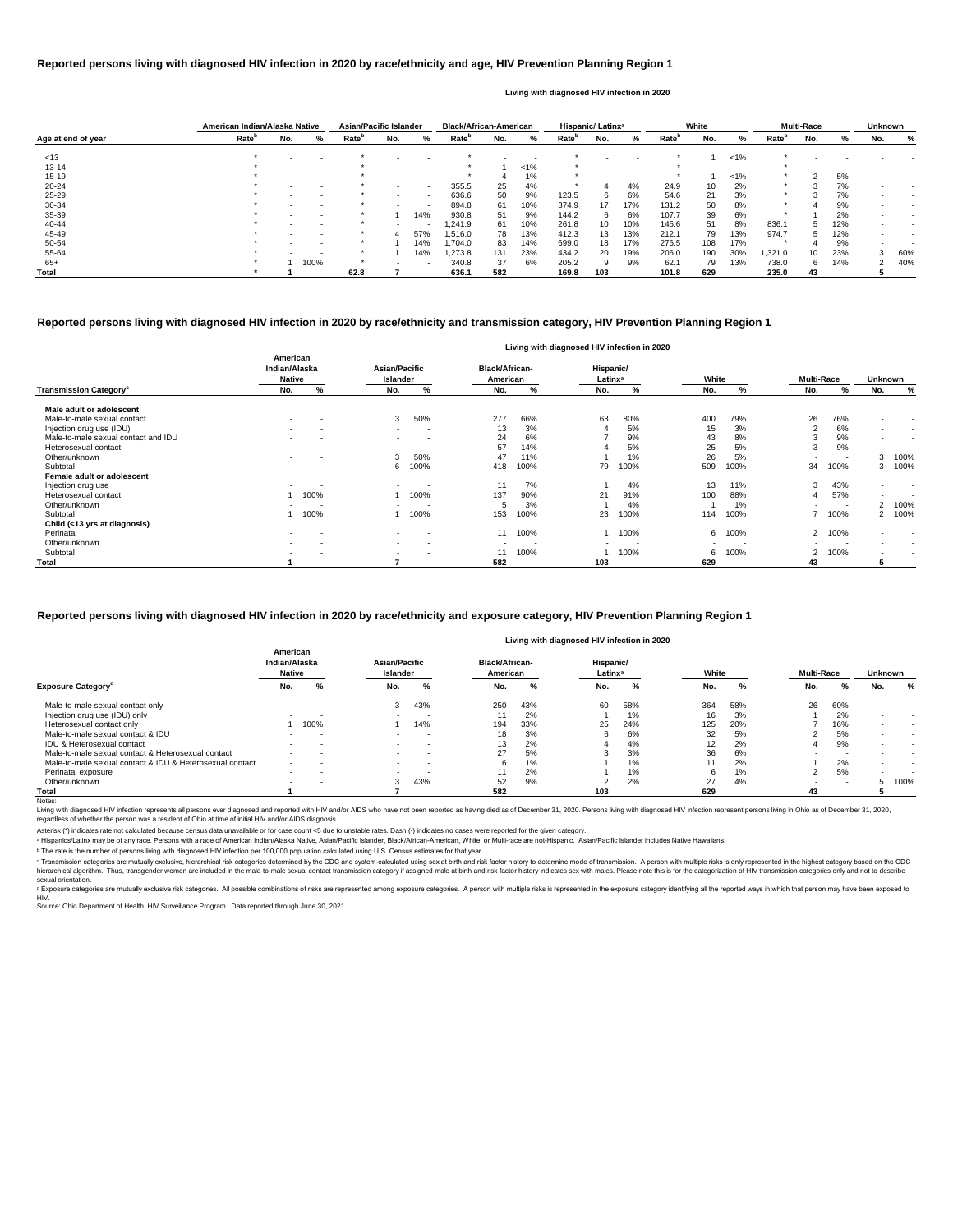# **Trends in reported persons living with diagnosed HIV infection by year of diagnosis and selected characteristics, HIV Prevention Planning Region 1, 2016-2020**

**Living with Diagnosed HIV Infection**

|                                              |                   | 2016        |         |                   | 2017         |         |                   | 2018           |         |                   | 2019         |         |                   | 2020  |         |
|----------------------------------------------|-------------------|-------------|---------|-------------------|--------------|---------|-------------------|----------------|---------|-------------------|--------------|---------|-------------------|-------|---------|
| <b>Characteristic</b>                        | Rate <sup>a</sup> | No.         | %       | Rate <sup>a</sup> | No.          | $\%$    | Rate <sup>a</sup> | No.            | %       | Rate <sup>a</sup> | No.          | %       | Rate <sup>a</sup> | No.   | %       |
| Sex at birth                                 |                   |             |         |                   |              |         |                   |                |         |                   |              |         |                   |       |         |
| Males                                        | 238.6             | 944         | 76%     | 247.6             | 976          | 76%     | 253.2             | 997            | 76%     | 262.3             | 1,029        | 77%     | 270.0             | 1,058 | 77%     |
| Females                                      | 72.0              | 297         | 24%     | 73.4              | 302          | 24%     | 74.7              | 307            | 24%     | 74.7              | 306          | 23%     | 76.2              | 312   | 23%     |
| Age at end of year                           |                   |             |         |                   |              |         |                   |                |         |                   |              |         |                   |       |         |
| < 13                                         |                   | 4           | $< 1\%$ |                   | 3            | $< 1\%$ |                   | $\mathbf 1$    | $< 1\%$ |                   | 2            | $< 1\%$ |                   | 1     | $< 1\%$ |
| $13 - 14$                                    |                   | 2           | 1%      | $\ast$            | $\mathbf{1}$ | <1%     |                   | $\overline{2}$ | $< 1\%$ |                   | $\mathbf{1}$ | $< 1\%$ |                   | 1     | $< 1\%$ |
| $15 - 19$                                    | 20.1              | 11          | 1%      | 18.4              | 10           | $1\%$   | 16.7              | 9              | 1%      | 13.1              | 7            | 1%      | 13.2              | 7     | 1%      |
| 20-24                                        | 70.9              | 42          | 3%      | 75.8              | 44           | 3%      | 84.4              | 48             | 4%      | 84.3              | 47           | 4%      | 76.0              | 42    | 3%      |
| 25-29                                        | 186.2             | 102         | 8%      | 201.0             | 111          | 9%      | 176.3             | 98             | 8%      | 165.9             | 91           | 7%      | 148.8             | 80    | 6%      |
| 30-34                                        | 158.3             | 77          | 6%      | 194.2             | 94           | 7%      | 208.0             | 102            | 8%      | 229.9             | 115          | 9%      | 256.4             | 132   | 10%     |
| 35-39                                        | 216.1             | 101         | 8%      | 178.8             | 85           | 7%      | 196.6             | 94             | 7%      | 197.0             | 94           | 7%      | 206.5             | 98    | 7%      |
| 40-44                                        | 339.4             | 156         | 13%     | 327.1             | 146          | 11%     | 311.6             | 138            | 11%     | 286.5             | 127          | 10%     | 281.0             | 127   | 9%      |
| 45-49                                        | 404.2             | 200         | 16%     | 407.1             | 201          | 16%     | 414.2             | 203            | 16%     | 412.5             | 199          | 15%     | 381.6             | 179   | 13%     |
| 50-54                                        | 400.1             | 215         | 17%     | 401.5             | 207          | 16%     | 404.3             | 201            | 15%     | 420.3             | 203          | 15%     | 447.6             | 214   | 16%     |
| 55-64                                        | 236.5             | 267         | 22%     | 260.4             | 294          | 23%     | 277.9             | 312            | 24%     | 301.0             | 334          | 25%     | 324.7             | 355   | 26%     |
| $65+$                                        | 48.5              | 64          | 5%      | 61.1              | 82           | 6%      | 69.6              | 96             | 7%      | 81.4              | 115          | 9%      | 92.4              | 134   | 10%     |
| Race/Ethnicity <sup>b</sup>                  |                   |             |         |                   |              |         |                   |                |         |                   |              |         |                   |       |         |
| American Indian/Alaska Native                | $\star$           | $\mathbf 1$ | $1\%$   | $\ast$            | $\mathbf{1}$ | $1\%$   |                   | -1             | $< 1\%$ |                   | $\mathbf{1}$ | $< 1\%$ |                   | 1     | $< 1\%$ |
| Asian/Pacific Islander                       | 74.5              | 8           | 1%      | 82.2              | 9            | $1\%$   | 63.5              | 7              | $1\%$   | 64.4              | 7            | 1%      | 62.8              | 7     | 1%      |
| Black/African-American                       | 557.5             | 505         | 41%     | 580.1             | 526          | 41%     | 594.2             | 543            | 42%     | 614.8             | 561          | 42%     | 636.1             | 582   | 42%     |
| Hispanic/Latinx                              | 173.3             | 97          | 8%      | 169.9             | 97           | 8%      | 171.8             | 100            | 8%      | 179.1             | 105          | 8%      | 169.8             | 103   | 8%      |
| White                                        | 92.5              | 585         | 47%     | 95.0              | 597          | 47%     | 97.0              | 606            | 46%     | 98.1              | 610          | 46%     | 101.8             | 629   | 46%     |
| Multi-Race                                   | 246.0             | 40          | 3%      | 255.3             | 43           | 3%      | 243.2             | 42             | 3%      | 262.9             | 46           | 3%      | 235.0             | 43    | 3%      |
| Unknown                                      |                   | 5           | 1%      |                   | 5            | $< 1\%$ |                   | 5              | $< 1\%$ |                   | 5            | $< 1\%$ |                   | 5     | $< 1\%$ |
| Race/Ethnicity <sup>b</sup> and Sex at birth |                   |             |         |                   |              |         |                   |                |         |                   |              |         |                   |       |         |
| American Indian/Alaska Native Males          |                   |             |         |                   |              |         |                   |                |         |                   |              |         |                   |       |         |
| American Indian/Alaska Native Females        |                   | 1           | $< 1\%$ |                   | 1            | <1%     |                   | 1              | $< 1\%$ |                   | 1            | $< 1\%$ |                   | 1     | $< 1\%$ |
| Asian/Pacific Islander Males                 | 138.1             | 7           | 1%      | 155.6             | 8            | $1\%$   | 115.4             | 6              | $< 1\%$ | 117.1             | 6            | $< 1\%$ | 113.4             | 6     | $< 1\%$ |
| Asian/Pacific Islander Females               |                   | -1          | 1%      | $\ast$            | -1           | $< 1\%$ |                   | -1             | $< 1\%$ |                   | -1           | $< 1\%$ |                   | -1    | $< 1\%$ |
| Black/African-American Males                 | 810.6             | 352         | 28%     | 860.2             | 372          | 29%     | 891.3             | 389            | 30%     | 930.9             | 404          | 30%     | 972.2             | 423   | 31%     |
| Black/African-American Females               | 324.4             | 153         | 12%     | 324.7             | 154          | 12%     | 322.6             | 154            | 12%     | 328.1             | 157          | 12%     | 331.3             | 159   | 12%     |
| Hispanic/Latino Males                        | 252.1             | 71          | 6%      | 240.3             | 69           | 5%      | 235.1             | 69             | 5%      | 271.2             | 80           | 6%      | 258.6             | 79    | 6%      |
| Hispanic/Latina Females                      | 93.5              | 26          | 2%      | 98.6              | 28           | 2%      | 107.3             | 31             | 2%      | 85.8              | 25           | 2%      | 79.7              | 24    | 2%      |
| <b>White Males</b>                           | 154.5             | 479         | 39%     | 158.5             | 488          | 38%     | 161.7             | 495            | 38%     | 163.4             | 498          | 37%     | 169.2             | 512   | 37%     |
| <b>White Females</b>                         | 32.8              | 106         | 9%      | 34.0              | 109          | 9%      | 34.8              | 111            | 9%      | 35.3              | 112          | 8%      | 37.1              | 117   | 9%      |
| Multi-Race Males                             | 397.4             | 32          | 3%      | 432.2             | 36           | 3%      | 408.7             | 35             | 3%      | 439.6             | 38           | 3%      | 385.2             | 35    | 3%      |
| Multi-Race Females                           | 97.5              | 8           | 1%      | 82.2              | 7            | $1\%$   | 80.4              | 7              | $1\%$   | 90.3              | 8            | 1%      | 86.9              | 8     | 1%      |
| Unknown                                      |                   | 5           | $< 1\%$ | $\star$           | 5            | $< 1\%$ |                   | 5              | $< 1\%$ |                   | 5            | $1\%$   |                   | 5     | $< 1\%$ |
| <b>Total</b>                                 | 153.6             | 1,241       |         | 158.6             | 1,278        |         | 162.1             | 1,304          |         | 166.4             | 1,335        |         | 171.0             | 1,370 |         |
| Notes:                                       |                   |             |         |                   |              |         |                   |                |         |                   |              |         |                   |       |         |

Living with diagnosed HIV infection by year (2016-2020) represents all persons ever diagnosed and reported with HIV and/or AIDS who have not been reported as having died as of December 31 of the corresponding year. Persons living with diagnosed HIV infection represent persons living in Ohio as of December 31 of the corresponding year, regardless of whether the person was a resident of Ohio at time of initial HIV and/or AIDS diagnosis.

Asterisk (\*) indicates rate not calculated for case count <5 due to unstable rates. Dash (-) indicates no cases were reported for the given category.

a The rate is the number of persons living with diagnosed HIV infection per 100,000 population calculated using U.S. Census estimates for that year.

**b** Hispanics/Latinx may be of any race. Persons with a race of American Indian/Alaska Native, Asian/Pacific Islander, Black/African-American, White, or Multi-race are not-Hispanic. Asian/Pacific Islander includes Native Hawaiians.